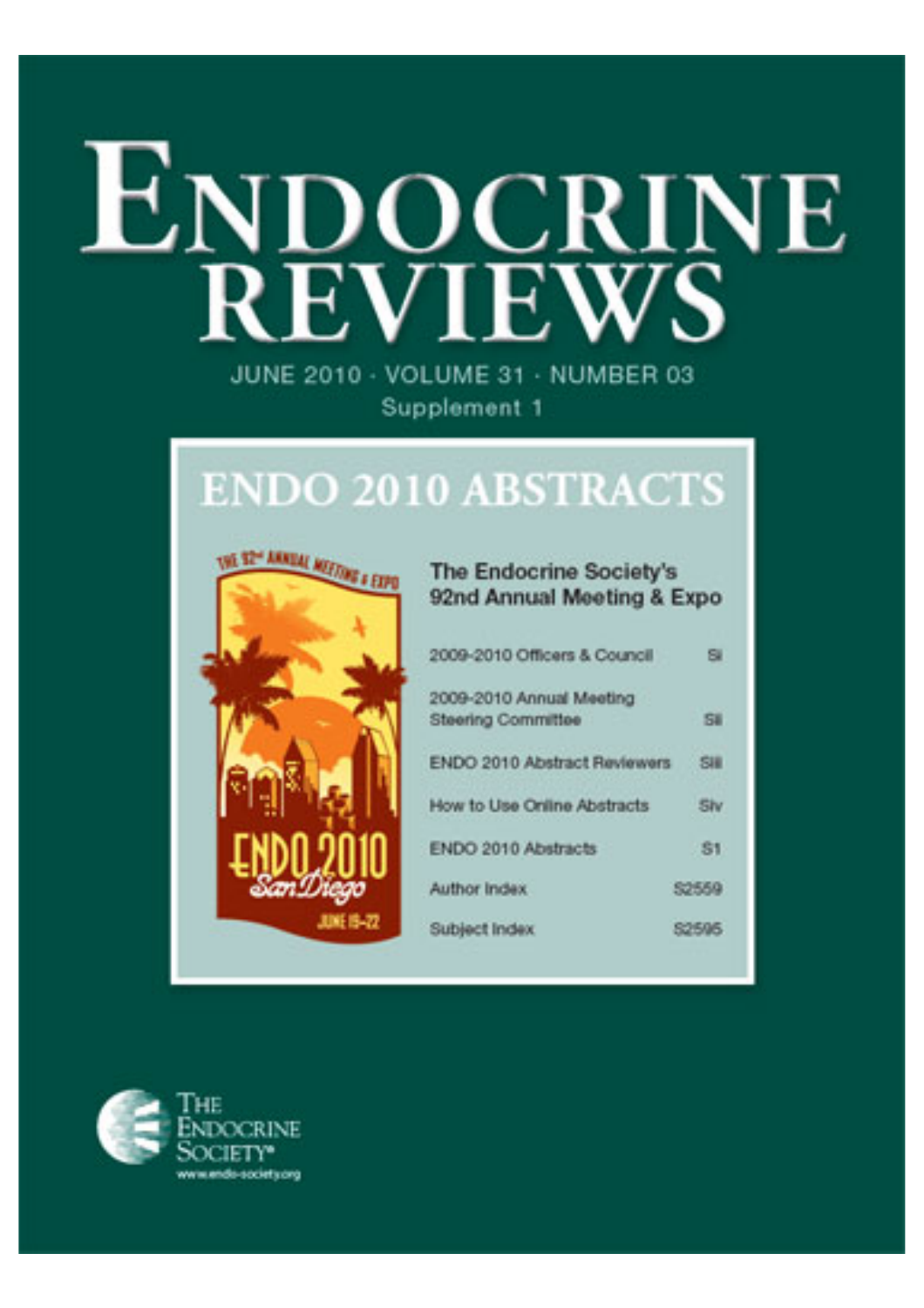# **P2-466 Prevalence and Characterization of Hypogonadism among Men with Human Immunodeficiency Virus Infection: Preliminary Results.**

V Rochira<sup>1</sup>, D Santi<sup>1</sup>, G Brigante<sup>1</sup>, L Zirilli<sup>1</sup>, C Diazzi<sup>1</sup>, G Orlando<sup>1</sup>, C Carani<sup>1</sup> and G Guaraldi<sup>1</sup>.

1 Univ of Modena and Reggio Emilia Modena, Italy.

**Introduction:** Among various comorbidities of Human Immunodeficiency Virus-1 (HIV-1) infection male hypogonadism is very frequent with a prevalence of 19% in patients treated with highly active anti-retroviral therapy (HAART). Literature data are lacking and achieved by studies with less than 300 subjects each.

**Aim of the study:** Prevalence and clinical characterization of hypogonadism among a large number of men with Human Immunodeficiency Virus Infection.

**Methods:** Endocrinological examination and hormonal screening including serum total testosterone, LH and FSH assays have been performed in 950 outpatients aged 20-69 years (mean age 45.5 years) at the Metabolic Clinic of Infectious and Tropical Disease between 2005 and 2009.

**Results:** Mean serum total testosterone was 470.9±205.5 ng/dl. Considering Endocrine Society threshold for<br>hypogonadism diagnosis, 15.7% of our patients was hypogonadic (T<300ng/dl); reffering to LH levels 8% of them was<br> by International Society for the Study of the Aging Male (ISSAM) 23.7% of subjects results hypogonadic (T<346ng/dl) of which 5.8% was hypogonadotropic, 80% normogonadotropic and 14.2% hypergonadotropic.

### Table 1

|                                | Endocrine Society (T<300ng/dl) | $ $ ISSAM (T<346ng/dl) |
|--------------------------------|--------------------------------|------------------------|
| Percentage of hypogonadism (n) | 15.7% (149/950)                | 23.7% (225/950)        |
| hypogonadic/n total)           |                                |                        |
| $LH < 1.4$ mUL/ml              | 8% (12/149)                    | $5.8\%$ (13/225)       |
| $1.4 < LH < 8.9$ mUl/ml        | 77.2% (115/149)                | 80% (180/225)          |
| $LLH > 8.9$ mUl/ml             | $14.8\%$ (22/149)              | $14.2\%$ (32/225)      |

**Conclusions:** Our results demonstrate a prevalence of hypogonadism in HIV patients comparable to older healthy subjects (19.3% of hypogonadism in patients with mean age 58.7 years; Schneider 2009). This study, which is conduced on an elevated number of HIV patients, shows that the prevalence of hypogonadism is higher than in general population. Normogonadotropism predominance in subjects with hypotestosteronemia suggests also a possible involvement of a pituitary disfunction in the development of hypogonadism.

**Nothing to Disclose:** VR, DS, GB, LZ, CD, GO, CC, GG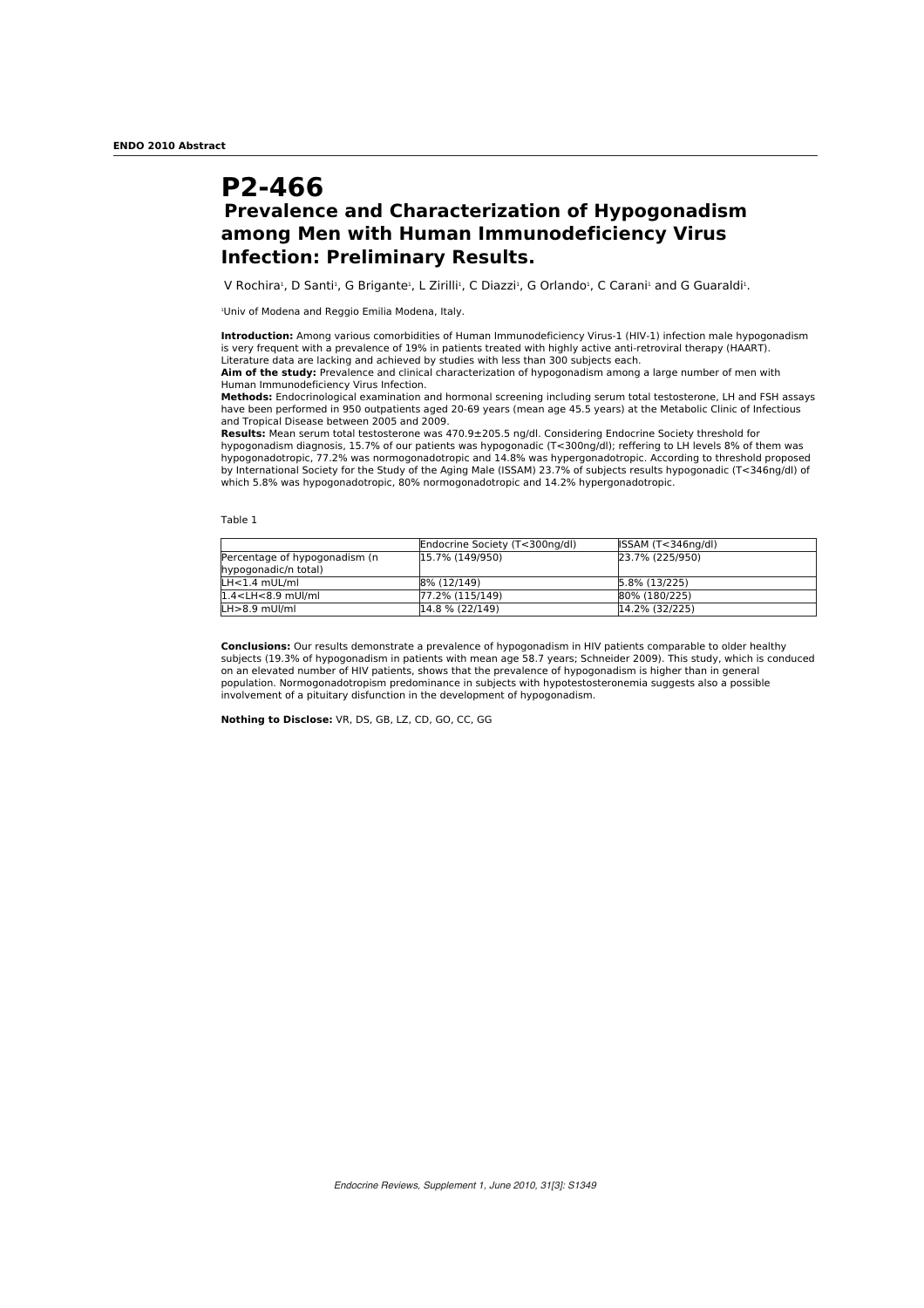# **THE ENDOCRINE SOCIETY / ENDO 2010 ABSTRACTS**

# **AUTHOR INDEX**

All faculty/presenters are required to disclose relevant financial interests or **confl icts of interest. Disclosure Statements are provided with individual abstracts following each speaker's name and institution.**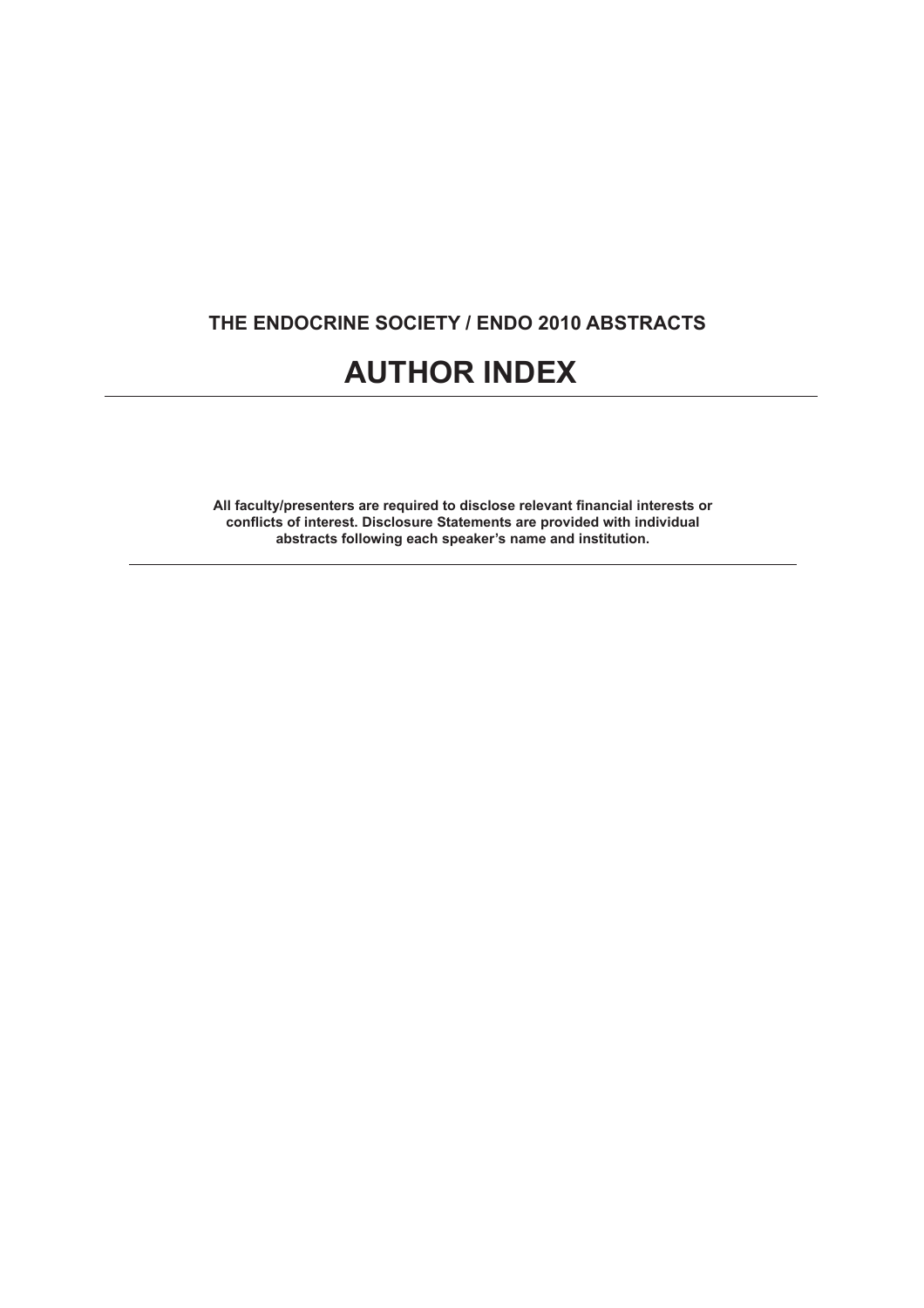# **AUTHOR INDEX**

| P1-308<br>P3-234<br>P3-322<br>Reindollar, RH<br>Richards, AM<br>Rodrigues, LFAA<br>P3-702, P3-703<br>Reinehr, T<br>P2-477, P2-708<br>Richards, JS<br>OR28-4, P3-352<br>Rodrigues, MP<br>P1-500<br>Rosenfield, RL<br>P3-306<br>Reiner, B<br>OR35-5, P2-705, P3-687<br>Richards, ML<br>P3-624<br>Rodrigues, P<br>Rosen Mogul, H<br>OR06-1<br>P2-300<br>Reinert, RB<br>P3-487<br>Richards, S<br>Rodriguez, AL<br>Rosenwaks, Z<br>P2-513<br>P1-481, P2-258<br>P3-674<br>Reingold, B<br>Richardson, E<br>Rodriguez, L<br>Rosenzweig, JL<br>P2-390<br>P3-625<br>Rodriguez-Flores, C<br>P2-575<br>Reinsberg, J<br>Richardson, KM<br>Roseweir, AK<br>P1-694<br>P2-82<br>P3-165<br>Reis, ACS<br>Richardson, VM<br>Roef, GL<br>Rosilio, M<br>P1-331, P3-201<br>P2-47<br>Roelfsema, F<br>Reis, AM<br>Richel, DJ<br>OR16-3, P1-260,<br>Ross, A<br>P1-54<br>P2-404, P2-691<br>Reis, LC<br>P1-217<br>Richer, JR<br>Ross, FP<br>P1-500<br>OR21-2<br>P2-352<br>Reis, MC<br>Richter-Unruh, A<br>Roemmler, J<br>Ross, GP<br>P1-277<br>Reis, MTA<br>P1-186<br>Rick, FG<br>P1-236<br>Roganovich, JM<br>Ross, J<br>P2-747, P3-23<br>OR-LB4<br>P3-607<br>Reisch, N<br>Rickard, AJ<br>Roger, T<br>Ross, JL<br>P2-400<br>OR30-3<br>P3-649<br>Reiter, K<br>Rickels, K<br>Rogers, B<br>Ross, NA<br>P2-481<br>OR30-3<br>P2-507<br>Reiter, MH<br>Rickels, MR<br>Rogers, NH<br>Ross, RJ<br>P1-181<br>P3-223<br>OR02-1<br>Reitz, E<br>Rickert, EL<br>Rogerson, FM<br>Rossetti, R<br>P2-109<br>P3-28<br>Reitz, R<br>Ride, JP<br>Roggenbuck, U<br>OR16-6<br>Rossi, M<br>OR22-1<br>OR41-5<br>P3-35<br>P2-680<br>Reitz, RE<br>Ridgway, EC<br>Rogowski, R<br>Rossi, MA<br>P1-165<br>P1-719<br>P2-171, P3-258<br>P1-543<br>Rejnmark, L<br>Ridruejo, C<br>Rogozinski, A<br>Rossi, R<br>P2-149<br>P1-329<br>Rohmer, V<br>P1-552, P3-260<br>P3-607<br>Rejon, CA<br>Rieanrakwong, D<br>Rossier, BC<br>P3-190<br>P2-675<br>P3-539<br>Remboutsika, E<br>Rieder, MJ<br>Roitman, A<br>Rossier, MF<br>P3-606<br>P1-27<br>P3-434<br>Rojas, P<br>P3-396<br>Ren, R<br>Riedl, M<br>Rota, CA<br>OR38-6, P1-613<br>P3-698<br>Ren, S<br>Riedl, S<br>Rojas-Garcia, PP<br>P1-342,<br>Rota, L<br>P1-690<br>P3-44<br>P3-340, P3-341<br>Renbaum, P<br>Rieger, S<br>Rotgers, E<br>OR15-4<br>P3-723<br>Render, ML<br>Riepe, FG<br>Rojkind, M<br>P3-456<br>Roth, CL<br>P2-307<br>P1-272<br>P2-275<br>Rendon, LM<br>Riesgo-Suarez, PA<br>Roland, AV<br>Roth, MY<br>P1-415<br>P3-584<br>P1-397<br>Renne, U<br>Rigby, AS<br>Rolfe, C<br>Roth, R<br>P2-47<br>P1-253<br>P2-343<br>Rensing, KL<br>Rigby, E<br>Rollene, NL<br>Rothenberg, R<br>P1-542<br>P3-643<br>Renthal, NE<br>OR-LB6<br>Rigl, CT<br>Rollin, G<br>Rothman, J<br>P3-324<br>OR37-6, P1-178<br>P2-323<br>Rothwell, SW<br>Repaske, DR<br>Rijs, KJ<br>Romanholi, DJPC<br>P1-629, P1-631<br>P1-719<br>P3-478, P3-480,<br>Repetto, EM<br>Rimoldi, D<br>Romano, L<br>Roti, E<br>P1-73<br>Rink, R<br>P3-723<br>P3-481, P3-482<br>Resch, J<br>Rotman, S<br>P3-434<br>P2-330<br>P3-399<br>Resl, M<br>Rio, A<br>Romano, MC<br>Rotman-Pikielny, P<br>P2-671, P3-637<br>P3-272<br>Romano, N<br>OR38-1<br>Resmini, E<br>Rios, VM Jr<br>Rotondi, M<br>P1-495, P2-523<br>Romano, S<br>P1-576<br>Resnick, JL<br>P3-171<br>Rippe, JM<br>Rotondo, F<br>P3-79<br>P2-623<br>Rome, E<br>P1-371<br>P1-478, P3-504<br>Ressio, RA<br>Riquelme, EM<br>Rotter, JI<br>P2-654<br>P2-37<br>P1-256<br>P3-71<br>Rettig, R<br>Risbridger, GP<br>Romeijn, N<br>Rottinghaus, GE<br>P2-101<br>P3-65<br>Romer. T<br>P <sub>2</sub> -703<br>Rotwein, P<br>P1-133, P2-140.<br>Reubi, JC<br>Risek, B<br>P2-61<br>P2-596<br>Reusch, JEB<br>P1-485, P3-137<br>Rissman, EF<br>Romero, A<br>P3-153, P3-231<br>P1-227<br>P2-184<br>Reuwer, AQ<br>Rivarola, MA<br>P2-742, P2-745,<br>Romero, C<br>Rouanet, C<br>P <sub>2</sub> -58<br>P1-509<br>P2-746, P2-750<br>P2-272<br>Revesz, A<br>Romero, M<br>Rouba, H<br>P <sub>2</sub> -367<br>P2-273<br>P1-23<br>P3-507<br>Rey, JP<br>Rivas, MA<br>Romero-Gutierrez, G<br>Roubenoff, R<br>P3-340<br>P3-343<br>Rivero-Muller, A<br>OR14-6.<br>Roudaut, N<br>P1-261, P1-633<br>Rey, R<br>Romijn, JA<br>OR35-2<br>P2-595, P3-723<br>OR16-3, OR20-2, OR36-5,<br>Rey, RA<br>Rivkees, SA<br>Rouleau, J<br>P1-215<br>Rizos, D<br>OR27-6<br>OR42-4, P1-260, P1-275,<br>Rouleau, S<br>Reyes, BAS<br>P1-677<br>P3-534<br>P1-649, P2-244, P3-540<br>Reynaud, R<br>Robbins, D<br>Roupas, N<br>P2-726<br>Reynolds, D<br>Roberge, C<br>P1-420<br>Romualdi, D<br>P3-394<br>Rouse, A<br>P1-621<br>Roberson, M<br>P2-276<br>S19-3<br>Rouse, DJ<br>Reynolds, HE<br>Romundstad, PR<br>P1-542<br>P3-193<br>Reynolds, J<br>Roberson, MS<br>P1-108<br>Ronchetti, SA<br>Rousseau, L<br>P1-214<br>P2-689<br>Reynolds, JC<br>OR08-6, OR14-2, P3-182<br>Roberton, A<br>Ronco, J<br>Roussel-Gervais, A<br>P2-635<br>Reynolds, RM<br>P3-33<br>Roberts, CT<br>P <sub>2</sub> -16 <sub>2</sub><br>Ronconi, V<br>Roux, E<br>P3-433<br>P3-19<br>Roux, FX<br>Reynoso-Mendoza, R<br>Roberts, G<br>P <sub>2</sub> -667<br>Rone, MB<br>P3-419<br>Rezvani, G<br>P3-693<br>Roberts, SA<br>OR31-1, P3-336<br>Ronin, A<br>Roux-Lombard, P<br>Rhee, EJ<br>P3-187<br>P2-141, P2-147<br>P3-680<br>Roveto, S<br>Robertson, DM<br>Root, AWR<br>Rhee, SY<br>P1-257<br>P3-704<br>Rovner, AJ<br>P <sub>2</sub> -117<br>Robey, P<br>P3-150<br>Root, J<br>P3-161<br>OR31-4, P1-109, P2-5<br>OR35-2<br>P1-47<br>Rhee, Y<br>Robins, DM<br>Ropelato, MG<br>Rowan, BG<br>P1-308<br>Rhee, YM<br>OR26-5, P3-166<br>Robinson, A<br>P <sub>2</sub> -195<br>Ropers, HH<br>Rowell, J<br>P1-426<br>P2-315<br>OR29-5<br>Rhie, YJ<br>P <sub>2</sub> -65<br>Robinson, I<br>Rosa, TC<br>OR32-3, P3-478,<br>Roy, S<br>OR25-2<br>P2-304<br>Rhoads, SA<br>Robinson, IC<br>P3-480, P3-482<br>Rover, C<br>Rosai, J<br>Rhodes, E<br>P <sub>2</sub> -550<br>Robinson, J<br>P2-383<br>P1-542<br>Rozentryt, P<br>P1-101, P3-694<br>P1-725<br>Rhodes, SJ<br>Robinson, LJ<br>Rosano, GMC<br>P2-483<br>Rozhinskaya, LY<br>Ribar, TJ<br>P1-460<br>Robitaille, J<br>Rosario, ER<br>P2-478<br>P1-431, P3-506<br>Rubeck, KZ<br>Ribas, V<br>OR01-5<br>Robson, HJL<br>P3-18<br>Rose, JC<br>P1-615<br>Rubin, B<br>OR22-2<br>OR35-6<br>Ribeiro, A<br>P <sub>2</sub> -256<br>Rocchi, R<br>Rose, SR<br>Rubinek, T<br>Ribeiro, TC<br>P1-652, P3-80, P3-623<br>Roch, GJ<br>P1-150<br>Rose-John, S<br>P1-405<br>Rubinow, DR<br>Ribeiro-dos-Santos, AKC<br>P3-291, P3-298<br>P1-209<br>Rocha, A<br>P <sub>2</sub> -58, P <sub>2</sub> -650<br>Rosemberg, S<br>Rubio, A<br>Ribeiro-Neto, F<br>P3-127<br>Rocha, EPCC<br>P3-495<br>Rosen, C<br>P3-146<br>Rudloff, ND<br>P1-198, P3-322<br>OR03-1, OR11-2,<br>Ribeiro-Oliveira, A Jr<br>Rocha, G<br>P3-557<br>Rosen, CJ<br>Rudman, S<br>P3-394<br>P2-702<br>Ricciardi, L<br>Rocha, MGM<br>P2-170, P2-187, P3-119<br>Rudraiah, M<br>Ricciato, MP<br>P1-599<br>Rocha, MP<br>P3-387<br>Rosen, CR<br>P2-201<br>Ruff, DA<br>OR24-6, P3-511<br>Ricci, D<br>OR22-2<br>Rocha, MS<br>P3-631<br>Rosenbaum, M<br>P2-717, P3-701,<br>Ruffilli, I<br>P3-702, P3-703<br>Riccomagno, S<br>P <sub>2</sub> -729<br>Rocha-Filho, JA<br>P1-428<br>Ruffin, M<br>Rice, KA<br>OR38-5<br>P2-303<br>Ruggeri, RM<br>Roche, C<br>Rosenberg, E<br>P3-175<br>Rice, S<br>OR27-3, OR39-5<br>P2-398<br>P3-535<br>P2-289, P2-290<br>Roche, HM<br>Rosenblatt, S<br>Rui, H<br>Rich, SS<br>P1-659<br>Ruiz-Pinio, F<br>P1-478<br>Rochira, V<br>P1-576, P2-466<br>Rosenbloom, AL<br>P <sub>2</sub> -27 <sub>2</sub><br>Rich, TA<br>OR14-1, P3-626,<br>P2-597<br>P2-394<br>Ruiz-Pino, F<br>Rochon, PA<br>Rosencrantz, MA<br>P3-655, P3-656<br>Rodd, C<br>P3-278<br>Rosenfeld, RG<br>P1-222, P1-659, P1-660,<br>Rumbsby, G<br>Richard, K<br>Rodien, P<br>P1-552<br>P1-661, P1-664, P2-161<br>Ruminjo, A<br>P2-158 |            | P <sub>2</sub> -654 |               | $P1-1$ | Rodrigues, F | P1-575 | Rosenfeld, W |                                          |
|-------------------------------------------------------------------------------------------------------------------------------------------------------------------------------------------------------------------------------------------------------------------------------------------------------------------------------------------------------------------------------------------------------------------------------------------------------------------------------------------------------------------------------------------------------------------------------------------------------------------------------------------------------------------------------------------------------------------------------------------------------------------------------------------------------------------------------------------------------------------------------------------------------------------------------------------------------------------------------------------------------------------------------------------------------------------------------------------------------------------------------------------------------------------------------------------------------------------------------------------------------------------------------------------------------------------------------------------------------------------------------------------------------------------------------------------------------------------------------------------------------------------------------------------------------------------------------------------------------------------------------------------------------------------------------------------------------------------------------------------------------------------------------------------------------------------------------------------------------------------------------------------------------------------------------------------------------------------------------------------------------------------------------------------------------------------------------------------------------------------------------------------------------------------------------------------------------------------------------------------------------------------------------------------------------------------------------------------------------------------------------------------------------------------------------------------------------------------------------------------------------------------------------------------------------------------------------------------------------------------------------------------------------------------------------------------------------------------------------------------------------------------------------------------------------------------------------------------------------------------------------------------------------------------------------------------------------------------------------------------------------------------------------------------------------------------------------------------------------------------------------------------------------------------------------------------------------------------------------------------------------------------------------------------------------------------------------------------------------------------------------------------------------------------------------------------------------------------------------------------------------------------------------------------------------------------------------------------------------------------------------------------------------------------------------------------------------------------------------------------------------------------------------------------------------------------------------------------------------------------------------------------------------------------------------------------------------------------------------------------------------------------------------------------------------------------------------------------------------------------------------------------------------------------------------------------------------------------------------------------------------------------------------------------------------------------------------------------------------------------------------------------------------------------------------------------------------------------------------------------------------------------------------------------------------------------------------------------------------------------------------------------------------------------------------------------------------------------------------------------------------------------------------------------------------------------------------------------------------------------------------------------------------------------------------------------------------------------------------------------------------------------------------------------------------------------------------------------------------------------------------------------------------------------------------------------------------------------------------------------------------------------------------------------------------------------------------------------------------------------------------------------------------------------------------------------------------------------------------------------------------------------------------------------------------------------------------------------------------------------------------------------------------------------------------------------------------------------------------------------------------------------------------------------------------------------------------------------------------------------------------------------------------------------------------------------------------------------------------------------------------------------------------------------------------------------------------------------------------------------------------------------------------------------------------------------------------------------------------------------------------------------------------------------------------------------------------------------------------------------------------------------------------------------------------------------------------------------------------------------------------------------------------------------------------------------------------------------------------------------------------------------------------------------------------------------------------------------------------------------------------------------------------------------------------------------------------------------------------------------------------------------------------------------------------------------------------------------------------------------------------------------------------------------------------------------------------------------------------------------------------------------------------------------------------------------------------------------------------------------------------------------------------------------------------------------------------------------------------------------------------------------------------------------------------------------------------------------------------------------------------------------------------------------------------------------------------------------------------------------------------------------------------------------------------------------------------------------------|------------|---------------------|---------------|--------|--------------|--------|--------------|------------------------------------------|
|                                                                                                                                                                                                                                                                                                                                                                                                                                                                                                                                                                                                                                                                                                                                                                                                                                                                                                                                                                                                                                                                                                                                                                                                                                                                                                                                                                                                                                                                                                                                                                                                                                                                                                                                                                                                                                                                                                                                                                                                                                                                                                                                                                                                                                                                                                                                                                                                                                                                                                                                                                                                                                                                                                                                                                                                                                                                                                                                                                                                                                                                                                                                                                                                                                                                                                                                                                                                                                                                                                                                                                                                                                                                                                                                                                                                                                                                                                                                                                                                                                                                                                                                                                                                                                                                                                                                                                                                                                                                                                                                                                                                                                                                                                                                                                                                                                                                                                                                                                                                                                                                                                                                                                                                                                                                                                                                                                                                                                                                                                                                                                                                                                                                                                                                                                                                                                                                                                                                                                                                                                                                                                                                                                                                                                                                                                                                                                                                                                                                                                                                                                                                                                                                                                                                                                                                                                                                                                                                                                                                                                                                                                                                                                                                                                                                                                                                                                                                                                                                                                                                                                                                                                                                                                                         | Reincke, M |                     | Richard, RJ   |        |              |        |              | P <sub>2</sub> -717, P <sub>3</sub> -701 |
|                                                                                                                                                                                                                                                                                                                                                                                                                                                                                                                                                                                                                                                                                                                                                                                                                                                                                                                                                                                                                                                                                                                                                                                                                                                                                                                                                                                                                                                                                                                                                                                                                                                                                                                                                                                                                                                                                                                                                                                                                                                                                                                                                                                                                                                                                                                                                                                                                                                                                                                                                                                                                                                                                                                                                                                                                                                                                                                                                                                                                                                                                                                                                                                                                                                                                                                                                                                                                                                                                                                                                                                                                                                                                                                                                                                                                                                                                                                                                                                                                                                                                                                                                                                                                                                                                                                                                                                                                                                                                                                                                                                                                                                                                                                                                                                                                                                                                                                                                                                                                                                                                                                                                                                                                                                                                                                                                                                                                                                                                                                                                                                                                                                                                                                                                                                                                                                                                                                                                                                                                                                                                                                                                                                                                                                                                                                                                                                                                                                                                                                                                                                                                                                                                                                                                                                                                                                                                                                                                                                                                                                                                                                                                                                                                                                                                                                                                                                                                                                                                                                                                                                                                                                                                                                         |            |                     |               |        |              |        |              | P1-704                                   |
|                                                                                                                                                                                                                                                                                                                                                                                                                                                                                                                                                                                                                                                                                                                                                                                                                                                                                                                                                                                                                                                                                                                                                                                                                                                                                                                                                                                                                                                                                                                                                                                                                                                                                                                                                                                                                                                                                                                                                                                                                                                                                                                                                                                                                                                                                                                                                                                                                                                                                                                                                                                                                                                                                                                                                                                                                                                                                                                                                                                                                                                                                                                                                                                                                                                                                                                                                                                                                                                                                                                                                                                                                                                                                                                                                                                                                                                                                                                                                                                                                                                                                                                                                                                                                                                                                                                                                                                                                                                                                                                                                                                                                                                                                                                                                                                                                                                                                                                                                                                                                                                                                                                                                                                                                                                                                                                                                                                                                                                                                                                                                                                                                                                                                                                                                                                                                                                                                                                                                                                                                                                                                                                                                                                                                                                                                                                                                                                                                                                                                                                                                                                                                                                                                                                                                                                                                                                                                                                                                                                                                                                                                                                                                                                                                                                                                                                                                                                                                                                                                                                                                                                                                                                                                                                         |            |                     |               |        |              |        |              | P3-426                                   |
|                                                                                                                                                                                                                                                                                                                                                                                                                                                                                                                                                                                                                                                                                                                                                                                                                                                                                                                                                                                                                                                                                                                                                                                                                                                                                                                                                                                                                                                                                                                                                                                                                                                                                                                                                                                                                                                                                                                                                                                                                                                                                                                                                                                                                                                                                                                                                                                                                                                                                                                                                                                                                                                                                                                                                                                                                                                                                                                                                                                                                                                                                                                                                                                                                                                                                                                                                                                                                                                                                                                                                                                                                                                                                                                                                                                                                                                                                                                                                                                                                                                                                                                                                                                                                                                                                                                                                                                                                                                                                                                                                                                                                                                                                                                                                                                                                                                                                                                                                                                                                                                                                                                                                                                                                                                                                                                                                                                                                                                                                                                                                                                                                                                                                                                                                                                                                                                                                                                                                                                                                                                                                                                                                                                                                                                                                                                                                                                                                                                                                                                                                                                                                                                                                                                                                                                                                                                                                                                                                                                                                                                                                                                                                                                                                                                                                                                                                                                                                                                                                                                                                                                                                                                                                                                         |            |                     |               |        |              |        |              | P2-184                                   |
|                                                                                                                                                                                                                                                                                                                                                                                                                                                                                                                                                                                                                                                                                                                                                                                                                                                                                                                                                                                                                                                                                                                                                                                                                                                                                                                                                                                                                                                                                                                                                                                                                                                                                                                                                                                                                                                                                                                                                                                                                                                                                                                                                                                                                                                                                                                                                                                                                                                                                                                                                                                                                                                                                                                                                                                                                                                                                                                                                                                                                                                                                                                                                                                                                                                                                                                                                                                                                                                                                                                                                                                                                                                                                                                                                                                                                                                                                                                                                                                                                                                                                                                                                                                                                                                                                                                                                                                                                                                                                                                                                                                                                                                                                                                                                                                                                                                                                                                                                                                                                                                                                                                                                                                                                                                                                                                                                                                                                                                                                                                                                                                                                                                                                                                                                                                                                                                                                                                                                                                                                                                                                                                                                                                                                                                                                                                                                                                                                                                                                                                                                                                                                                                                                                                                                                                                                                                                                                                                                                                                                                                                                                                                                                                                                                                                                                                                                                                                                                                                                                                                                                                                                                                                                                                         |            |                     |               |        |              |        |              | P3-715                                   |
|                                                                                                                                                                                                                                                                                                                                                                                                                                                                                                                                                                                                                                                                                                                                                                                                                                                                                                                                                                                                                                                                                                                                                                                                                                                                                                                                                                                                                                                                                                                                                                                                                                                                                                                                                                                                                                                                                                                                                                                                                                                                                                                                                                                                                                                                                                                                                                                                                                                                                                                                                                                                                                                                                                                                                                                                                                                                                                                                                                                                                                                                                                                                                                                                                                                                                                                                                                                                                                                                                                                                                                                                                                                                                                                                                                                                                                                                                                                                                                                                                                                                                                                                                                                                                                                                                                                                                                                                                                                                                                                                                                                                                                                                                                                                                                                                                                                                                                                                                                                                                                                                                                                                                                                                                                                                                                                                                                                                                                                                                                                                                                                                                                                                                                                                                                                                                                                                                                                                                                                                                                                                                                                                                                                                                                                                                                                                                                                                                                                                                                                                                                                                                                                                                                                                                                                                                                                                                                                                                                                                                                                                                                                                                                                                                                                                                                                                                                                                                                                                                                                                                                                                                                                                                                                         |            |                     |               |        |              |        |              | OR29-4                                   |
|                                                                                                                                                                                                                                                                                                                                                                                                                                                                                                                                                                                                                                                                                                                                                                                                                                                                                                                                                                                                                                                                                                                                                                                                                                                                                                                                                                                                                                                                                                                                                                                                                                                                                                                                                                                                                                                                                                                                                                                                                                                                                                                                                                                                                                                                                                                                                                                                                                                                                                                                                                                                                                                                                                                                                                                                                                                                                                                                                                                                                                                                                                                                                                                                                                                                                                                                                                                                                                                                                                                                                                                                                                                                                                                                                                                                                                                                                                                                                                                                                                                                                                                                                                                                                                                                                                                                                                                                                                                                                                                                                                                                                                                                                                                                                                                                                                                                                                                                                                                                                                                                                                                                                                                                                                                                                                                                                                                                                                                                                                                                                                                                                                                                                                                                                                                                                                                                                                                                                                                                                                                                                                                                                                                                                                                                                                                                                                                                                                                                                                                                                                                                                                                                                                                                                                                                                                                                                                                                                                                                                                                                                                                                                                                                                                                                                                                                                                                                                                                                                                                                                                                                                                                                                                                         |            |                     |               |        |              |        |              | P1-665                                   |
|                                                                                                                                                                                                                                                                                                                                                                                                                                                                                                                                                                                                                                                                                                                                                                                                                                                                                                                                                                                                                                                                                                                                                                                                                                                                                                                                                                                                                                                                                                                                                                                                                                                                                                                                                                                                                                                                                                                                                                                                                                                                                                                                                                                                                                                                                                                                                                                                                                                                                                                                                                                                                                                                                                                                                                                                                                                                                                                                                                                                                                                                                                                                                                                                                                                                                                                                                                                                                                                                                                                                                                                                                                                                                                                                                                                                                                                                                                                                                                                                                                                                                                                                                                                                                                                                                                                                                                                                                                                                                                                                                                                                                                                                                                                                                                                                                                                                                                                                                                                                                                                                                                                                                                                                                                                                                                                                                                                                                                                                                                                                                                                                                                                                                                                                                                                                                                                                                                                                                                                                                                                                                                                                                                                                                                                                                                                                                                                                                                                                                                                                                                                                                                                                                                                                                                                                                                                                                                                                                                                                                                                                                                                                                                                                                                                                                                                                                                                                                                                                                                                                                                                                                                                                                                                         |            |                     |               |        |              |        |              | P3-573                                   |
|                                                                                                                                                                                                                                                                                                                                                                                                                                                                                                                                                                                                                                                                                                                                                                                                                                                                                                                                                                                                                                                                                                                                                                                                                                                                                                                                                                                                                                                                                                                                                                                                                                                                                                                                                                                                                                                                                                                                                                                                                                                                                                                                                                                                                                                                                                                                                                                                                                                                                                                                                                                                                                                                                                                                                                                                                                                                                                                                                                                                                                                                                                                                                                                                                                                                                                                                                                                                                                                                                                                                                                                                                                                                                                                                                                                                                                                                                                                                                                                                                                                                                                                                                                                                                                                                                                                                                                                                                                                                                                                                                                                                                                                                                                                                                                                                                                                                                                                                                                                                                                                                                                                                                                                                                                                                                                                                                                                                                                                                                                                                                                                                                                                                                                                                                                                                                                                                                                                                                                                                                                                                                                                                                                                                                                                                                                                                                                                                                                                                                                                                                                                                                                                                                                                                                                                                                                                                                                                                                                                                                                                                                                                                                                                                                                                                                                                                                                                                                                                                                                                                                                                                                                                                                                                         |            |                     |               |        |              |        |              | P2-194                                   |
|                                                                                                                                                                                                                                                                                                                                                                                                                                                                                                                                                                                                                                                                                                                                                                                                                                                                                                                                                                                                                                                                                                                                                                                                                                                                                                                                                                                                                                                                                                                                                                                                                                                                                                                                                                                                                                                                                                                                                                                                                                                                                                                                                                                                                                                                                                                                                                                                                                                                                                                                                                                                                                                                                                                                                                                                                                                                                                                                                                                                                                                                                                                                                                                                                                                                                                                                                                                                                                                                                                                                                                                                                                                                                                                                                                                                                                                                                                                                                                                                                                                                                                                                                                                                                                                                                                                                                                                                                                                                                                                                                                                                                                                                                                                                                                                                                                                                                                                                                                                                                                                                                                                                                                                                                                                                                                                                                                                                                                                                                                                                                                                                                                                                                                                                                                                                                                                                                                                                                                                                                                                                                                                                                                                                                                                                                                                                                                                                                                                                                                                                                                                                                                                                                                                                                                                                                                                                                                                                                                                                                                                                                                                                                                                                                                                                                                                                                                                                                                                                                                                                                                                                                                                                                                                         |            |                     |               |        |              |        |              | P1-644                                   |
|                                                                                                                                                                                                                                                                                                                                                                                                                                                                                                                                                                                                                                                                                                                                                                                                                                                                                                                                                                                                                                                                                                                                                                                                                                                                                                                                                                                                                                                                                                                                                                                                                                                                                                                                                                                                                                                                                                                                                                                                                                                                                                                                                                                                                                                                                                                                                                                                                                                                                                                                                                                                                                                                                                                                                                                                                                                                                                                                                                                                                                                                                                                                                                                                                                                                                                                                                                                                                                                                                                                                                                                                                                                                                                                                                                                                                                                                                                                                                                                                                                                                                                                                                                                                                                                                                                                                                                                                                                                                                                                                                                                                                                                                                                                                                                                                                                                                                                                                                                                                                                                                                                                                                                                                                                                                                                                                                                                                                                                                                                                                                                                                                                                                                                                                                                                                                                                                                                                                                                                                                                                                                                                                                                                                                                                                                                                                                                                                                                                                                                                                                                                                                                                                                                                                                                                                                                                                                                                                                                                                                                                                                                                                                                                                                                                                                                                                                                                                                                                                                                                                                                                                                                                                                                                         |            |                     |               |        |              |        |              | P1-683, P1-684, P2-336                   |
|                                                                                                                                                                                                                                                                                                                                                                                                                                                                                                                                                                                                                                                                                                                                                                                                                                                                                                                                                                                                                                                                                                                                                                                                                                                                                                                                                                                                                                                                                                                                                                                                                                                                                                                                                                                                                                                                                                                                                                                                                                                                                                                                                                                                                                                                                                                                                                                                                                                                                                                                                                                                                                                                                                                                                                                                                                                                                                                                                                                                                                                                                                                                                                                                                                                                                                                                                                                                                                                                                                                                                                                                                                                                                                                                                                                                                                                                                                                                                                                                                                                                                                                                                                                                                                                                                                                                                                                                                                                                                                                                                                                                                                                                                                                                                                                                                                                                                                                                                                                                                                                                                                                                                                                                                                                                                                                                                                                                                                                                                                                                                                                                                                                                                                                                                                                                                                                                                                                                                                                                                                                                                                                                                                                                                                                                                                                                                                                                                                                                                                                                                                                                                                                                                                                                                                                                                                                                                                                                                                                                                                                                                                                                                                                                                                                                                                                                                                                                                                                                                                                                                                                                                                                                                                                         |            |                     |               |        |              |        |              | P1-389, P1-674                           |
|                                                                                                                                                                                                                                                                                                                                                                                                                                                                                                                                                                                                                                                                                                                                                                                                                                                                                                                                                                                                                                                                                                                                                                                                                                                                                                                                                                                                                                                                                                                                                                                                                                                                                                                                                                                                                                                                                                                                                                                                                                                                                                                                                                                                                                                                                                                                                                                                                                                                                                                                                                                                                                                                                                                                                                                                                                                                                                                                                                                                                                                                                                                                                                                                                                                                                                                                                                                                                                                                                                                                                                                                                                                                                                                                                                                                                                                                                                                                                                                                                                                                                                                                                                                                                                                                                                                                                                                                                                                                                                                                                                                                                                                                                                                                                                                                                                                                                                                                                                                                                                                                                                                                                                                                                                                                                                                                                                                                                                                                                                                                                                                                                                                                                                                                                                                                                                                                                                                                                                                                                                                                                                                                                                                                                                                                                                                                                                                                                                                                                                                                                                                                                                                                                                                                                                                                                                                                                                                                                                                                                                                                                                                                                                                                                                                                                                                                                                                                                                                                                                                                                                                                                                                                                                                         |            |                     |               |        |              |        |              | P3-546                                   |
|                                                                                                                                                                                                                                                                                                                                                                                                                                                                                                                                                                                                                                                                                                                                                                                                                                                                                                                                                                                                                                                                                                                                                                                                                                                                                                                                                                                                                                                                                                                                                                                                                                                                                                                                                                                                                                                                                                                                                                                                                                                                                                                                                                                                                                                                                                                                                                                                                                                                                                                                                                                                                                                                                                                                                                                                                                                                                                                                                                                                                                                                                                                                                                                                                                                                                                                                                                                                                                                                                                                                                                                                                                                                                                                                                                                                                                                                                                                                                                                                                                                                                                                                                                                                                                                                                                                                                                                                                                                                                                                                                                                                                                                                                                                                                                                                                                                                                                                                                                                                                                                                                                                                                                                                                                                                                                                                                                                                                                                                                                                                                                                                                                                                                                                                                                                                                                                                                                                                                                                                                                                                                                                                                                                                                                                                                                                                                                                                                                                                                                                                                                                                                                                                                                                                                                                                                                                                                                                                                                                                                                                                                                                                                                                                                                                                                                                                                                                                                                                                                                                                                                                                                                                                                                                         |            |                     |               |        |              |        |              | P1-221                                   |
|                                                                                                                                                                                                                                                                                                                                                                                                                                                                                                                                                                                                                                                                                                                                                                                                                                                                                                                                                                                                                                                                                                                                                                                                                                                                                                                                                                                                                                                                                                                                                                                                                                                                                                                                                                                                                                                                                                                                                                                                                                                                                                                                                                                                                                                                                                                                                                                                                                                                                                                                                                                                                                                                                                                                                                                                                                                                                                                                                                                                                                                                                                                                                                                                                                                                                                                                                                                                                                                                                                                                                                                                                                                                                                                                                                                                                                                                                                                                                                                                                                                                                                                                                                                                                                                                                                                                                                                                                                                                                                                                                                                                                                                                                                                                                                                                                                                                                                                                                                                                                                                                                                                                                                                                                                                                                                                                                                                                                                                                                                                                                                                                                                                                                                                                                                                                                                                                                                                                                                                                                                                                                                                                                                                                                                                                                                                                                                                                                                                                                                                                                                                                                                                                                                                                                                                                                                                                                                                                                                                                                                                                                                                                                                                                                                                                                                                                                                                                                                                                                                                                                                                                                                                                                                                         |            |                     |               |        |              |        |              | P1-305                                   |
|                                                                                                                                                                                                                                                                                                                                                                                                                                                                                                                                                                                                                                                                                                                                                                                                                                                                                                                                                                                                                                                                                                                                                                                                                                                                                                                                                                                                                                                                                                                                                                                                                                                                                                                                                                                                                                                                                                                                                                                                                                                                                                                                                                                                                                                                                                                                                                                                                                                                                                                                                                                                                                                                                                                                                                                                                                                                                                                                                                                                                                                                                                                                                                                                                                                                                                                                                                                                                                                                                                                                                                                                                                                                                                                                                                                                                                                                                                                                                                                                                                                                                                                                                                                                                                                                                                                                                                                                                                                                                                                                                                                                                                                                                                                                                                                                                                                                                                                                                                                                                                                                                                                                                                                                                                                                                                                                                                                                                                                                                                                                                                                                                                                                                                                                                                                                                                                                                                                                                                                                                                                                                                                                                                                                                                                                                                                                                                                                                                                                                                                                                                                                                                                                                                                                                                                                                                                                                                                                                                                                                                                                                                                                                                                                                                                                                                                                                                                                                                                                                                                                                                                                                                                                                                                         |            |                     |               |        |              |        |              | P1-543                                   |
|                                                                                                                                                                                                                                                                                                                                                                                                                                                                                                                                                                                                                                                                                                                                                                                                                                                                                                                                                                                                                                                                                                                                                                                                                                                                                                                                                                                                                                                                                                                                                                                                                                                                                                                                                                                                                                                                                                                                                                                                                                                                                                                                                                                                                                                                                                                                                                                                                                                                                                                                                                                                                                                                                                                                                                                                                                                                                                                                                                                                                                                                                                                                                                                                                                                                                                                                                                                                                                                                                                                                                                                                                                                                                                                                                                                                                                                                                                                                                                                                                                                                                                                                                                                                                                                                                                                                                                                                                                                                                                                                                                                                                                                                                                                                                                                                                                                                                                                                                                                                                                                                                                                                                                                                                                                                                                                                                                                                                                                                                                                                                                                                                                                                                                                                                                                                                                                                                                                                                                                                                                                                                                                                                                                                                                                                                                                                                                                                                                                                                                                                                                                                                                                                                                                                                                                                                                                                                                                                                                                                                                                                                                                                                                                                                                                                                                                                                                                                                                                                                                                                                                                                                                                                                                                         |            |                     |               |        |              |        |              |                                          |
|                                                                                                                                                                                                                                                                                                                                                                                                                                                                                                                                                                                                                                                                                                                                                                                                                                                                                                                                                                                                                                                                                                                                                                                                                                                                                                                                                                                                                                                                                                                                                                                                                                                                                                                                                                                                                                                                                                                                                                                                                                                                                                                                                                                                                                                                                                                                                                                                                                                                                                                                                                                                                                                                                                                                                                                                                                                                                                                                                                                                                                                                                                                                                                                                                                                                                                                                                                                                                                                                                                                                                                                                                                                                                                                                                                                                                                                                                                                                                                                                                                                                                                                                                                                                                                                                                                                                                                                                                                                                                                                                                                                                                                                                                                                                                                                                                                                                                                                                                                                                                                                                                                                                                                                                                                                                                                                                                                                                                                                                                                                                                                                                                                                                                                                                                                                                                                                                                                                                                                                                                                                                                                                                                                                                                                                                                                                                                                                                                                                                                                                                                                                                                                                                                                                                                                                                                                                                                                                                                                                                                                                                                                                                                                                                                                                                                                                                                                                                                                                                                                                                                                                                                                                                                                                         |            |                     |               |        |              |        |              |                                          |
|                                                                                                                                                                                                                                                                                                                                                                                                                                                                                                                                                                                                                                                                                                                                                                                                                                                                                                                                                                                                                                                                                                                                                                                                                                                                                                                                                                                                                                                                                                                                                                                                                                                                                                                                                                                                                                                                                                                                                                                                                                                                                                                                                                                                                                                                                                                                                                                                                                                                                                                                                                                                                                                                                                                                                                                                                                                                                                                                                                                                                                                                                                                                                                                                                                                                                                                                                                                                                                                                                                                                                                                                                                                                                                                                                                                                                                                                                                                                                                                                                                                                                                                                                                                                                                                                                                                                                                                                                                                                                                                                                                                                                                                                                                                                                                                                                                                                                                                                                                                                                                                                                                                                                                                                                                                                                                                                                                                                                                                                                                                                                                                                                                                                                                                                                                                                                                                                                                                                                                                                                                                                                                                                                                                                                                                                                                                                                                                                                                                                                                                                                                                                                                                                                                                                                                                                                                                                                                                                                                                                                                                                                                                                                                                                                                                                                                                                                                                                                                                                                                                                                                                                                                                                                                                         |            |                     |               |        |              |        |              |                                          |
|                                                                                                                                                                                                                                                                                                                                                                                                                                                                                                                                                                                                                                                                                                                                                                                                                                                                                                                                                                                                                                                                                                                                                                                                                                                                                                                                                                                                                                                                                                                                                                                                                                                                                                                                                                                                                                                                                                                                                                                                                                                                                                                                                                                                                                                                                                                                                                                                                                                                                                                                                                                                                                                                                                                                                                                                                                                                                                                                                                                                                                                                                                                                                                                                                                                                                                                                                                                                                                                                                                                                                                                                                                                                                                                                                                                                                                                                                                                                                                                                                                                                                                                                                                                                                                                                                                                                                                                                                                                                                                                                                                                                                                                                                                                                                                                                                                                                                                                                                                                                                                                                                                                                                                                                                                                                                                                                                                                                                                                                                                                                                                                                                                                                                                                                                                                                                                                                                                                                                                                                                                                                                                                                                                                                                                                                                                                                                                                                                                                                                                                                                                                                                                                                                                                                                                                                                                                                                                                                                                                                                                                                                                                                                                                                                                                                                                                                                                                                                                                                                                                                                                                                                                                                                                                         |            |                     |               |        |              |        |              | P2-103                                   |
|                                                                                                                                                                                                                                                                                                                                                                                                                                                                                                                                                                                                                                                                                                                                                                                                                                                                                                                                                                                                                                                                                                                                                                                                                                                                                                                                                                                                                                                                                                                                                                                                                                                                                                                                                                                                                                                                                                                                                                                                                                                                                                                                                                                                                                                                                                                                                                                                                                                                                                                                                                                                                                                                                                                                                                                                                                                                                                                                                                                                                                                                                                                                                                                                                                                                                                                                                                                                                                                                                                                                                                                                                                                                                                                                                                                                                                                                                                                                                                                                                                                                                                                                                                                                                                                                                                                                                                                                                                                                                                                                                                                                                                                                                                                                                                                                                                                                                                                                                                                                                                                                                                                                                                                                                                                                                                                                                                                                                                                                                                                                                                                                                                                                                                                                                                                                                                                                                                                                                                                                                                                                                                                                                                                                                                                                                                                                                                                                                                                                                                                                                                                                                                                                                                                                                                                                                                                                                                                                                                                                                                                                                                                                                                                                                                                                                                                                                                                                                                                                                                                                                                                                                                                                                                                         |            |                     |               |        |              |        |              | OR03-6                                   |
|                                                                                                                                                                                                                                                                                                                                                                                                                                                                                                                                                                                                                                                                                                                                                                                                                                                                                                                                                                                                                                                                                                                                                                                                                                                                                                                                                                                                                                                                                                                                                                                                                                                                                                                                                                                                                                                                                                                                                                                                                                                                                                                                                                                                                                                                                                                                                                                                                                                                                                                                                                                                                                                                                                                                                                                                                                                                                                                                                                                                                                                                                                                                                                                                                                                                                                                                                                                                                                                                                                                                                                                                                                                                                                                                                                                                                                                                                                                                                                                                                                                                                                                                                                                                                                                                                                                                                                                                                                                                                                                                                                                                                                                                                                                                                                                                                                                                                                                                                                                                                                                                                                                                                                                                                                                                                                                                                                                                                                                                                                                                                                                                                                                                                                                                                                                                                                                                                                                                                                                                                                                                                                                                                                                                                                                                                                                                                                                                                                                                                                                                                                                                                                                                                                                                                                                                                                                                                                                                                                                                                                                                                                                                                                                                                                                                                                                                                                                                                                                                                                                                                                                                                                                                                                                         |            |                     |               |        |              |        |              | P3-343                                   |
|                                                                                                                                                                                                                                                                                                                                                                                                                                                                                                                                                                                                                                                                                                                                                                                                                                                                                                                                                                                                                                                                                                                                                                                                                                                                                                                                                                                                                                                                                                                                                                                                                                                                                                                                                                                                                                                                                                                                                                                                                                                                                                                                                                                                                                                                                                                                                                                                                                                                                                                                                                                                                                                                                                                                                                                                                                                                                                                                                                                                                                                                                                                                                                                                                                                                                                                                                                                                                                                                                                                                                                                                                                                                                                                                                                                                                                                                                                                                                                                                                                                                                                                                                                                                                                                                                                                                                                                                                                                                                                                                                                                                                                                                                                                                                                                                                                                                                                                                                                                                                                                                                                                                                                                                                                                                                                                                                                                                                                                                                                                                                                                                                                                                                                                                                                                                                                                                                                                                                                                                                                                                                                                                                                                                                                                                                                                                                                                                                                                                                                                                                                                                                                                                                                                                                                                                                                                                                                                                                                                                                                                                                                                                                                                                                                                                                                                                                                                                                                                                                                                                                                                                                                                                                                                         |            |                     |               |        |              |        |              | P2-477                                   |
|                                                                                                                                                                                                                                                                                                                                                                                                                                                                                                                                                                                                                                                                                                                                                                                                                                                                                                                                                                                                                                                                                                                                                                                                                                                                                                                                                                                                                                                                                                                                                                                                                                                                                                                                                                                                                                                                                                                                                                                                                                                                                                                                                                                                                                                                                                                                                                                                                                                                                                                                                                                                                                                                                                                                                                                                                                                                                                                                                                                                                                                                                                                                                                                                                                                                                                                                                                                                                                                                                                                                                                                                                                                                                                                                                                                                                                                                                                                                                                                                                                                                                                                                                                                                                                                                                                                                                                                                                                                                                                                                                                                                                                                                                                                                                                                                                                                                                                                                                                                                                                                                                                                                                                                                                                                                                                                                                                                                                                                                                                                                                                                                                                                                                                                                                                                                                                                                                                                                                                                                                                                                                                                                                                                                                                                                                                                                                                                                                                                                                                                                                                                                                                                                                                                                                                                                                                                                                                                                                                                                                                                                                                                                                                                                                                                                                                                                                                                                                                                                                                                                                                                                                                                                                                                         |            |                     |               |        |              |        |              | P1-387                                   |
|                                                                                                                                                                                                                                                                                                                                                                                                                                                                                                                                                                                                                                                                                                                                                                                                                                                                                                                                                                                                                                                                                                                                                                                                                                                                                                                                                                                                                                                                                                                                                                                                                                                                                                                                                                                                                                                                                                                                                                                                                                                                                                                                                                                                                                                                                                                                                                                                                                                                                                                                                                                                                                                                                                                                                                                                                                                                                                                                                                                                                                                                                                                                                                                                                                                                                                                                                                                                                                                                                                                                                                                                                                                                                                                                                                                                                                                                                                                                                                                                                                                                                                                                                                                                                                                                                                                                                                                                                                                                                                                                                                                                                                                                                                                                                                                                                                                                                                                                                                                                                                                                                                                                                                                                                                                                                                                                                                                                                                                                                                                                                                                                                                                                                                                                                                                                                                                                                                                                                                                                                                                                                                                                                                                                                                                                                                                                                                                                                                                                                                                                                                                                                                                                                                                                                                                                                                                                                                                                                                                                                                                                                                                                                                                                                                                                                                                                                                                                                                                                                                                                                                                                                                                                                                                         |            |                     |               |        |              |        |              | P3-602                                   |
|                                                                                                                                                                                                                                                                                                                                                                                                                                                                                                                                                                                                                                                                                                                                                                                                                                                                                                                                                                                                                                                                                                                                                                                                                                                                                                                                                                                                                                                                                                                                                                                                                                                                                                                                                                                                                                                                                                                                                                                                                                                                                                                                                                                                                                                                                                                                                                                                                                                                                                                                                                                                                                                                                                                                                                                                                                                                                                                                                                                                                                                                                                                                                                                                                                                                                                                                                                                                                                                                                                                                                                                                                                                                                                                                                                                                                                                                                                                                                                                                                                                                                                                                                                                                                                                                                                                                                                                                                                                                                                                                                                                                                                                                                                                                                                                                                                                                                                                                                                                                                                                                                                                                                                                                                                                                                                                                                                                                                                                                                                                                                                                                                                                                                                                                                                                                                                                                                                                                                                                                                                                                                                                                                                                                                                                                                                                                                                                                                                                                                                                                                                                                                                                                                                                                                                                                                                                                                                                                                                                                                                                                                                                                                                                                                                                                                                                                                                                                                                                                                                                                                                                                                                                                                                                         |            |                     |               |        |              |        |              | P1-715                                   |
|                                                                                                                                                                                                                                                                                                                                                                                                                                                                                                                                                                                                                                                                                                                                                                                                                                                                                                                                                                                                                                                                                                                                                                                                                                                                                                                                                                                                                                                                                                                                                                                                                                                                                                                                                                                                                                                                                                                                                                                                                                                                                                                                                                                                                                                                                                                                                                                                                                                                                                                                                                                                                                                                                                                                                                                                                                                                                                                                                                                                                                                                                                                                                                                                                                                                                                                                                                                                                                                                                                                                                                                                                                                                                                                                                                                                                                                                                                                                                                                                                                                                                                                                                                                                                                                                                                                                                                                                                                                                                                                                                                                                                                                                                                                                                                                                                                                                                                                                                                                                                                                                                                                                                                                                                                                                                                                                                                                                                                                                                                                                                                                                                                                                                                                                                                                                                                                                                                                                                                                                                                                                                                                                                                                                                                                                                                                                                                                                                                                                                                                                                                                                                                                                                                                                                                                                                                                                                                                                                                                                                                                                                                                                                                                                                                                                                                                                                                                                                                                                                                                                                                                                                                                                                                                         |            |                     |               |        |              |        |              | P3-472                                   |
|                                                                                                                                                                                                                                                                                                                                                                                                                                                                                                                                                                                                                                                                                                                                                                                                                                                                                                                                                                                                                                                                                                                                                                                                                                                                                                                                                                                                                                                                                                                                                                                                                                                                                                                                                                                                                                                                                                                                                                                                                                                                                                                                                                                                                                                                                                                                                                                                                                                                                                                                                                                                                                                                                                                                                                                                                                                                                                                                                                                                                                                                                                                                                                                                                                                                                                                                                                                                                                                                                                                                                                                                                                                                                                                                                                                                                                                                                                                                                                                                                                                                                                                                                                                                                                                                                                                                                                                                                                                                                                                                                                                                                                                                                                                                                                                                                                                                                                                                                                                                                                                                                                                                                                                                                                                                                                                                                                                                                                                                                                                                                                                                                                                                                                                                                                                                                                                                                                                                                                                                                                                                                                                                                                                                                                                                                                                                                                                                                                                                                                                                                                                                                                                                                                                                                                                                                                                                                                                                                                                                                                                                                                                                                                                                                                                                                                                                                                                                                                                                                                                                                                                                                                                                                                                         |            |                     |               |        |              |        |              | P2-723                                   |
|                                                                                                                                                                                                                                                                                                                                                                                                                                                                                                                                                                                                                                                                                                                                                                                                                                                                                                                                                                                                                                                                                                                                                                                                                                                                                                                                                                                                                                                                                                                                                                                                                                                                                                                                                                                                                                                                                                                                                                                                                                                                                                                                                                                                                                                                                                                                                                                                                                                                                                                                                                                                                                                                                                                                                                                                                                                                                                                                                                                                                                                                                                                                                                                                                                                                                                                                                                                                                                                                                                                                                                                                                                                                                                                                                                                                                                                                                                                                                                                                                                                                                                                                                                                                                                                                                                                                                                                                                                                                                                                                                                                                                                                                                                                                                                                                                                                                                                                                                                                                                                                                                                                                                                                                                                                                                                                                                                                                                                                                                                                                                                                                                                                                                                                                                                                                                                                                                                                                                                                                                                                                                                                                                                                                                                                                                                                                                                                                                                                                                                                                                                                                                                                                                                                                                                                                                                                                                                                                                                                                                                                                                                                                                                                                                                                                                                                                                                                                                                                                                                                                                                                                                                                                                                                         |            |                     |               |        |              |        |              | P1-543                                   |
|                                                                                                                                                                                                                                                                                                                                                                                                                                                                                                                                                                                                                                                                                                                                                                                                                                                                                                                                                                                                                                                                                                                                                                                                                                                                                                                                                                                                                                                                                                                                                                                                                                                                                                                                                                                                                                                                                                                                                                                                                                                                                                                                                                                                                                                                                                                                                                                                                                                                                                                                                                                                                                                                                                                                                                                                                                                                                                                                                                                                                                                                                                                                                                                                                                                                                                                                                                                                                                                                                                                                                                                                                                                                                                                                                                                                                                                                                                                                                                                                                                                                                                                                                                                                                                                                                                                                                                                                                                                                                                                                                                                                                                                                                                                                                                                                                                                                                                                                                                                                                                                                                                                                                                                                                                                                                                                                                                                                                                                                                                                                                                                                                                                                                                                                                                                                                                                                                                                                                                                                                                                                                                                                                                                                                                                                                                                                                                                                                                                                                                                                                                                                                                                                                                                                                                                                                                                                                                                                                                                                                                                                                                                                                                                                                                                                                                                                                                                                                                                                                                                                                                                                                                                                                                                         |            |                     |               |        |              |        |              | P3-607                                   |
|                                                                                                                                                                                                                                                                                                                                                                                                                                                                                                                                                                                                                                                                                                                                                                                                                                                                                                                                                                                                                                                                                                                                                                                                                                                                                                                                                                                                                                                                                                                                                                                                                                                                                                                                                                                                                                                                                                                                                                                                                                                                                                                                                                                                                                                                                                                                                                                                                                                                                                                                                                                                                                                                                                                                                                                                                                                                                                                                                                                                                                                                                                                                                                                                                                                                                                                                                                                                                                                                                                                                                                                                                                                                                                                                                                                                                                                                                                                                                                                                                                                                                                                                                                                                                                                                                                                                                                                                                                                                                                                                                                                                                                                                                                                                                                                                                                                                                                                                                                                                                                                                                                                                                                                                                                                                                                                                                                                                                                                                                                                                                                                                                                                                                                                                                                                                                                                                                                                                                                                                                                                                                                                                                                                                                                                                                                                                                                                                                                                                                                                                                                                                                                                                                                                                                                                                                                                                                                                                                                                                                                                                                                                                                                                                                                                                                                                                                                                                                                                                                                                                                                                                                                                                                                                         |            |                     |               |        |              |        |              | P3-539                                   |
|                                                                                                                                                                                                                                                                                                                                                                                                                                                                                                                                                                                                                                                                                                                                                                                                                                                                                                                                                                                                                                                                                                                                                                                                                                                                                                                                                                                                                                                                                                                                                                                                                                                                                                                                                                                                                                                                                                                                                                                                                                                                                                                                                                                                                                                                                                                                                                                                                                                                                                                                                                                                                                                                                                                                                                                                                                                                                                                                                                                                                                                                                                                                                                                                                                                                                                                                                                                                                                                                                                                                                                                                                                                                                                                                                                                                                                                                                                                                                                                                                                                                                                                                                                                                                                                                                                                                                                                                                                                                                                                                                                                                                                                                                                                                                                                                                                                                                                                                                                                                                                                                                                                                                                                                                                                                                                                                                                                                                                                                                                                                                                                                                                                                                                                                                                                                                                                                                                                                                                                                                                                                                                                                                                                                                                                                                                                                                                                                                                                                                                                                                                                                                                                                                                                                                                                                                                                                                                                                                                                                                                                                                                                                                                                                                                                                                                                                                                                                                                                                                                                                                                                                                                                                                                                         |            |                     |               |        |              |        |              | P3-595                                   |
|                                                                                                                                                                                                                                                                                                                                                                                                                                                                                                                                                                                                                                                                                                                                                                                                                                                                                                                                                                                                                                                                                                                                                                                                                                                                                                                                                                                                                                                                                                                                                                                                                                                                                                                                                                                                                                                                                                                                                                                                                                                                                                                                                                                                                                                                                                                                                                                                                                                                                                                                                                                                                                                                                                                                                                                                                                                                                                                                                                                                                                                                                                                                                                                                                                                                                                                                                                                                                                                                                                                                                                                                                                                                                                                                                                                                                                                                                                                                                                                                                                                                                                                                                                                                                                                                                                                                                                                                                                                                                                                                                                                                                                                                                                                                                                                                                                                                                                                                                                                                                                                                                                                                                                                                                                                                                                                                                                                                                                                                                                                                                                                                                                                                                                                                                                                                                                                                                                                                                                                                                                                                                                                                                                                                                                                                                                                                                                                                                                                                                                                                                                                                                                                                                                                                                                                                                                                                                                                                                                                                                                                                                                                                                                                                                                                                                                                                                                                                                                                                                                                                                                                                                                                                                                                         |            |                     |               |        |              |        |              | P2-316                                   |
|                                                                                                                                                                                                                                                                                                                                                                                                                                                                                                                                                                                                                                                                                                                                                                                                                                                                                                                                                                                                                                                                                                                                                                                                                                                                                                                                                                                                                                                                                                                                                                                                                                                                                                                                                                                                                                                                                                                                                                                                                                                                                                                                                                                                                                                                                                                                                                                                                                                                                                                                                                                                                                                                                                                                                                                                                                                                                                                                                                                                                                                                                                                                                                                                                                                                                                                                                                                                                                                                                                                                                                                                                                                                                                                                                                                                                                                                                                                                                                                                                                                                                                                                                                                                                                                                                                                                                                                                                                                                                                                                                                                                                                                                                                                                                                                                                                                                                                                                                                                                                                                                                                                                                                                                                                                                                                                                                                                                                                                                                                                                                                                                                                                                                                                                                                                                                                                                                                                                                                                                                                                                                                                                                                                                                                                                                                                                                                                                                                                                                                                                                                                                                                                                                                                                                                                                                                                                                                                                                                                                                                                                                                                                                                                                                                                                                                                                                                                                                                                                                                                                                                                                                                                                                                                         |            |                     |               |        |              |        |              |                                          |
|                                                                                                                                                                                                                                                                                                                                                                                                                                                                                                                                                                                                                                                                                                                                                                                                                                                                                                                                                                                                                                                                                                                                                                                                                                                                                                                                                                                                                                                                                                                                                                                                                                                                                                                                                                                                                                                                                                                                                                                                                                                                                                                                                                                                                                                                                                                                                                                                                                                                                                                                                                                                                                                                                                                                                                                                                                                                                                                                                                                                                                                                                                                                                                                                                                                                                                                                                                                                                                                                                                                                                                                                                                                                                                                                                                                                                                                                                                                                                                                                                                                                                                                                                                                                                                                                                                                                                                                                                                                                                                                                                                                                                                                                                                                                                                                                                                                                                                                                                                                                                                                                                                                                                                                                                                                                                                                                                                                                                                                                                                                                                                                                                                                                                                                                                                                                                                                                                                                                                                                                                                                                                                                                                                                                                                                                                                                                                                                                                                                                                                                                                                                                                                                                                                                                                                                                                                                                                                                                                                                                                                                                                                                                                                                                                                                                                                                                                                                                                                                                                                                                                                                                                                                                                                                         |            |                     |               |        |              |        |              |                                          |
|                                                                                                                                                                                                                                                                                                                                                                                                                                                                                                                                                                                                                                                                                                                                                                                                                                                                                                                                                                                                                                                                                                                                                                                                                                                                                                                                                                                                                                                                                                                                                                                                                                                                                                                                                                                                                                                                                                                                                                                                                                                                                                                                                                                                                                                                                                                                                                                                                                                                                                                                                                                                                                                                                                                                                                                                                                                                                                                                                                                                                                                                                                                                                                                                                                                                                                                                                                                                                                                                                                                                                                                                                                                                                                                                                                                                                                                                                                                                                                                                                                                                                                                                                                                                                                                                                                                                                                                                                                                                                                                                                                                                                                                                                                                                                                                                                                                                                                                                                                                                                                                                                                                                                                                                                                                                                                                                                                                                                                                                                                                                                                                                                                                                                                                                                                                                                                                                                                                                                                                                                                                                                                                                                                                                                                                                                                                                                                                                                                                                                                                                                                                                                                                                                                                                                                                                                                                                                                                                                                                                                                                                                                                                                                                                                                                                                                                                                                                                                                                                                                                                                                                                                                                                                                                         |            |                     |               |        |              |        |              |                                          |
|                                                                                                                                                                                                                                                                                                                                                                                                                                                                                                                                                                                                                                                                                                                                                                                                                                                                                                                                                                                                                                                                                                                                                                                                                                                                                                                                                                                                                                                                                                                                                                                                                                                                                                                                                                                                                                                                                                                                                                                                                                                                                                                                                                                                                                                                                                                                                                                                                                                                                                                                                                                                                                                                                                                                                                                                                                                                                                                                                                                                                                                                                                                                                                                                                                                                                                                                                                                                                                                                                                                                                                                                                                                                                                                                                                                                                                                                                                                                                                                                                                                                                                                                                                                                                                                                                                                                                                                                                                                                                                                                                                                                                                                                                                                                                                                                                                                                                                                                                                                                                                                                                                                                                                                                                                                                                                                                                                                                                                                                                                                                                                                                                                                                                                                                                                                                                                                                                                                                                                                                                                                                                                                                                                                                                                                                                                                                                                                                                                                                                                                                                                                                                                                                                                                                                                                                                                                                                                                                                                                                                                                                                                                                                                                                                                                                                                                                                                                                                                                                                                                                                                                                                                                                                                                         |            |                     |               |        |              |        |              |                                          |
|                                                                                                                                                                                                                                                                                                                                                                                                                                                                                                                                                                                                                                                                                                                                                                                                                                                                                                                                                                                                                                                                                                                                                                                                                                                                                                                                                                                                                                                                                                                                                                                                                                                                                                                                                                                                                                                                                                                                                                                                                                                                                                                                                                                                                                                                                                                                                                                                                                                                                                                                                                                                                                                                                                                                                                                                                                                                                                                                                                                                                                                                                                                                                                                                                                                                                                                                                                                                                                                                                                                                                                                                                                                                                                                                                                                                                                                                                                                                                                                                                                                                                                                                                                                                                                                                                                                                                                                                                                                                                                                                                                                                                                                                                                                                                                                                                                                                                                                                                                                                                                                                                                                                                                                                                                                                                                                                                                                                                                                                                                                                                                                                                                                                                                                                                                                                                                                                                                                                                                                                                                                                                                                                                                                                                                                                                                                                                                                                                                                                                                                                                                                                                                                                                                                                                                                                                                                                                                                                                                                                                                                                                                                                                                                                                                                                                                                                                                                                                                                                                                                                                                                                                                                                                                                         |            |                     |               |        |              |        |              |                                          |
|                                                                                                                                                                                                                                                                                                                                                                                                                                                                                                                                                                                                                                                                                                                                                                                                                                                                                                                                                                                                                                                                                                                                                                                                                                                                                                                                                                                                                                                                                                                                                                                                                                                                                                                                                                                                                                                                                                                                                                                                                                                                                                                                                                                                                                                                                                                                                                                                                                                                                                                                                                                                                                                                                                                                                                                                                                                                                                                                                                                                                                                                                                                                                                                                                                                                                                                                                                                                                                                                                                                                                                                                                                                                                                                                                                                                                                                                                                                                                                                                                                                                                                                                                                                                                                                                                                                                                                                                                                                                                                                                                                                                                                                                                                                                                                                                                                                                                                                                                                                                                                                                                                                                                                                                                                                                                                                                                                                                                                                                                                                                                                                                                                                                                                                                                                                                                                                                                                                                                                                                                                                                                                                                                                                                                                                                                                                                                                                                                                                                                                                                                                                                                                                                                                                                                                                                                                                                                                                                                                                                                                                                                                                                                                                                                                                                                                                                                                                                                                                                                                                                                                                                                                                                                                                         |            |                     |               |        |              |        |              | P2-453                                   |
|                                                                                                                                                                                                                                                                                                                                                                                                                                                                                                                                                                                                                                                                                                                                                                                                                                                                                                                                                                                                                                                                                                                                                                                                                                                                                                                                                                                                                                                                                                                                                                                                                                                                                                                                                                                                                                                                                                                                                                                                                                                                                                                                                                                                                                                                                                                                                                                                                                                                                                                                                                                                                                                                                                                                                                                                                                                                                                                                                                                                                                                                                                                                                                                                                                                                                                                                                                                                                                                                                                                                                                                                                                                                                                                                                                                                                                                                                                                                                                                                                                                                                                                                                                                                                                                                                                                                                                                                                                                                                                                                                                                                                                                                                                                                                                                                                                                                                                                                                                                                                                                                                                                                                                                                                                                                                                                                                                                                                                                                                                                                                                                                                                                                                                                                                                                                                                                                                                                                                                                                                                                                                                                                                                                                                                                                                                                                                                                                                                                                                                                                                                                                                                                                                                                                                                                                                                                                                                                                                                                                                                                                                                                                                                                                                                                                                                                                                                                                                                                                                                                                                                                                                                                                                                                         |            |                     |               |        |              |        |              |                                          |
|                                                                                                                                                                                                                                                                                                                                                                                                                                                                                                                                                                                                                                                                                                                                                                                                                                                                                                                                                                                                                                                                                                                                                                                                                                                                                                                                                                                                                                                                                                                                                                                                                                                                                                                                                                                                                                                                                                                                                                                                                                                                                                                                                                                                                                                                                                                                                                                                                                                                                                                                                                                                                                                                                                                                                                                                                                                                                                                                                                                                                                                                                                                                                                                                                                                                                                                                                                                                                                                                                                                                                                                                                                                                                                                                                                                                                                                                                                                                                                                                                                                                                                                                                                                                                                                                                                                                                                                                                                                                                                                                                                                                                                                                                                                                                                                                                                                                                                                                                                                                                                                                                                                                                                                                                                                                                                                                                                                                                                                                                                                                                                                                                                                                                                                                                                                                                                                                                                                                                                                                                                                                                                                                                                                                                                                                                                                                                                                                                                                                                                                                                                                                                                                                                                                                                                                                                                                                                                                                                                                                                                                                                                                                                                                                                                                                                                                                                                                                                                                                                                                                                                                                                                                                                                                         |            |                     |               |        |              |        |              | P3-295                                   |
|                                                                                                                                                                                                                                                                                                                                                                                                                                                                                                                                                                                                                                                                                                                                                                                                                                                                                                                                                                                                                                                                                                                                                                                                                                                                                                                                                                                                                                                                                                                                                                                                                                                                                                                                                                                                                                                                                                                                                                                                                                                                                                                                                                                                                                                                                                                                                                                                                                                                                                                                                                                                                                                                                                                                                                                                                                                                                                                                                                                                                                                                                                                                                                                                                                                                                                                                                                                                                                                                                                                                                                                                                                                                                                                                                                                                                                                                                                                                                                                                                                                                                                                                                                                                                                                                                                                                                                                                                                                                                                                                                                                                                                                                                                                                                                                                                                                                                                                                                                                                                                                                                                                                                                                                                                                                                                                                                                                                                                                                                                                                                                                                                                                                                                                                                                                                                                                                                                                                                                                                                                                                                                                                                                                                                                                                                                                                                                                                                                                                                                                                                                                                                                                                                                                                                                                                                                                                                                                                                                                                                                                                                                                                                                                                                                                                                                                                                                                                                                                                                                                                                                                                                                                                                                                         |            |                     |               |        |              |        |              | OR43-3                                   |
|                                                                                                                                                                                                                                                                                                                                                                                                                                                                                                                                                                                                                                                                                                                                                                                                                                                                                                                                                                                                                                                                                                                                                                                                                                                                                                                                                                                                                                                                                                                                                                                                                                                                                                                                                                                                                                                                                                                                                                                                                                                                                                                                                                                                                                                                                                                                                                                                                                                                                                                                                                                                                                                                                                                                                                                                                                                                                                                                                                                                                                                                                                                                                                                                                                                                                                                                                                                                                                                                                                                                                                                                                                                                                                                                                                                                                                                                                                                                                                                                                                                                                                                                                                                                                                                                                                                                                                                                                                                                                                                                                                                                                                                                                                                                                                                                                                                                                                                                                                                                                                                                                                                                                                                                                                                                                                                                                                                                                                                                                                                                                                                                                                                                                                                                                                                                                                                                                                                                                                                                                                                                                                                                                                                                                                                                                                                                                                                                                                                                                                                                                                                                                                                                                                                                                                                                                                                                                                                                                                                                                                                                                                                                                                                                                                                                                                                                                                                                                                                                                                                                                                                                                                                                                                                         |            |                     |               |        |              |        |              | P3-204                                   |
|                                                                                                                                                                                                                                                                                                                                                                                                                                                                                                                                                                                                                                                                                                                                                                                                                                                                                                                                                                                                                                                                                                                                                                                                                                                                                                                                                                                                                                                                                                                                                                                                                                                                                                                                                                                                                                                                                                                                                                                                                                                                                                                                                                                                                                                                                                                                                                                                                                                                                                                                                                                                                                                                                                                                                                                                                                                                                                                                                                                                                                                                                                                                                                                                                                                                                                                                                                                                                                                                                                                                                                                                                                                                                                                                                                                                                                                                                                                                                                                                                                                                                                                                                                                                                                                                                                                                                                                                                                                                                                                                                                                                                                                                                                                                                                                                                                                                                                                                                                                                                                                                                                                                                                                                                                                                                                                                                                                                                                                                                                                                                                                                                                                                                                                                                                                                                                                                                                                                                                                                                                                                                                                                                                                                                                                                                                                                                                                                                                                                                                                                                                                                                                                                                                                                                                                                                                                                                                                                                                                                                                                                                                                                                                                                                                                                                                                                                                                                                                                                                                                                                                                                                                                                                                                         |            |                     |               |        |              |        |              | P3-701                                   |
|                                                                                                                                                                                                                                                                                                                                                                                                                                                                                                                                                                                                                                                                                                                                                                                                                                                                                                                                                                                                                                                                                                                                                                                                                                                                                                                                                                                                                                                                                                                                                                                                                                                                                                                                                                                                                                                                                                                                                                                                                                                                                                                                                                                                                                                                                                                                                                                                                                                                                                                                                                                                                                                                                                                                                                                                                                                                                                                                                                                                                                                                                                                                                                                                                                                                                                                                                                                                                                                                                                                                                                                                                                                                                                                                                                                                                                                                                                                                                                                                                                                                                                                                                                                                                                                                                                                                                                                                                                                                                                                                                                                                                                                                                                                                                                                                                                                                                                                                                                                                                                                                                                                                                                                                                                                                                                                                                                                                                                                                                                                                                                                                                                                                                                                                                                                                                                                                                                                                                                                                                                                                                                                                                                                                                                                                                                                                                                                                                                                                                                                                                                                                                                                                                                                                                                                                                                                                                                                                                                                                                                                                                                                                                                                                                                                                                                                                                                                                                                                                                                                                                                                                                                                                                                                         |            |                     |               |        |              |        |              | OR30-2                                   |
|                                                                                                                                                                                                                                                                                                                                                                                                                                                                                                                                                                                                                                                                                                                                                                                                                                                                                                                                                                                                                                                                                                                                                                                                                                                                                                                                                                                                                                                                                                                                                                                                                                                                                                                                                                                                                                                                                                                                                                                                                                                                                                                                                                                                                                                                                                                                                                                                                                                                                                                                                                                                                                                                                                                                                                                                                                                                                                                                                                                                                                                                                                                                                                                                                                                                                                                                                                                                                                                                                                                                                                                                                                                                                                                                                                                                                                                                                                                                                                                                                                                                                                                                                                                                                                                                                                                                                                                                                                                                                                                                                                                                                                                                                                                                                                                                                                                                                                                                                                                                                                                                                                                                                                                                                                                                                                                                                                                                                                                                                                                                                                                                                                                                                                                                                                                                                                                                                                                                                                                                                                                                                                                                                                                                                                                                                                                                                                                                                                                                                                                                                                                                                                                                                                                                                                                                                                                                                                                                                                                                                                                                                                                                                                                                                                                                                                                                                                                                                                                                                                                                                                                                                                                                                                                         |            |                     |               |        |              |        |              | P2-224                                   |
|                                                                                                                                                                                                                                                                                                                                                                                                                                                                                                                                                                                                                                                                                                                                                                                                                                                                                                                                                                                                                                                                                                                                                                                                                                                                                                                                                                                                                                                                                                                                                                                                                                                                                                                                                                                                                                                                                                                                                                                                                                                                                                                                                                                                                                                                                                                                                                                                                                                                                                                                                                                                                                                                                                                                                                                                                                                                                                                                                                                                                                                                                                                                                                                                                                                                                                                                                                                                                                                                                                                                                                                                                                                                                                                                                                                                                                                                                                                                                                                                                                                                                                                                                                                                                                                                                                                                                                                                                                                                                                                                                                                                                                                                                                                                                                                                                                                                                                                                                                                                                                                                                                                                                                                                                                                                                                                                                                                                                                                                                                                                                                                                                                                                                                                                                                                                                                                                                                                                                                                                                                                                                                                                                                                                                                                                                                                                                                                                                                                                                                                                                                                                                                                                                                                                                                                                                                                                                                                                                                                                                                                                                                                                                                                                                                                                                                                                                                                                                                                                                                                                                                                                                                                                                                                         |            |                     |               |        |              |        |              | P1-616                                   |
|                                                                                                                                                                                                                                                                                                                                                                                                                                                                                                                                                                                                                                                                                                                                                                                                                                                                                                                                                                                                                                                                                                                                                                                                                                                                                                                                                                                                                                                                                                                                                                                                                                                                                                                                                                                                                                                                                                                                                                                                                                                                                                                                                                                                                                                                                                                                                                                                                                                                                                                                                                                                                                                                                                                                                                                                                                                                                                                                                                                                                                                                                                                                                                                                                                                                                                                                                                                                                                                                                                                                                                                                                                                                                                                                                                                                                                                                                                                                                                                                                                                                                                                                                                                                                                                                                                                                                                                                                                                                                                                                                                                                                                                                                                                                                                                                                                                                                                                                                                                                                                                                                                                                                                                                                                                                                                                                                                                                                                                                                                                                                                                                                                                                                                                                                                                                                                                                                                                                                                                                                                                                                                                                                                                                                                                                                                                                                                                                                                                                                                                                                                                                                                                                                                                                                                                                                                                                                                                                                                                                                                                                                                                                                                                                                                                                                                                                                                                                                                                                                                                                                                                                                                                                                                                         |            |                     |               |        |              |        |              | P3-138                                   |
|                                                                                                                                                                                                                                                                                                                                                                                                                                                                                                                                                                                                                                                                                                                                                                                                                                                                                                                                                                                                                                                                                                                                                                                                                                                                                                                                                                                                                                                                                                                                                                                                                                                                                                                                                                                                                                                                                                                                                                                                                                                                                                                                                                                                                                                                                                                                                                                                                                                                                                                                                                                                                                                                                                                                                                                                                                                                                                                                                                                                                                                                                                                                                                                                                                                                                                                                                                                                                                                                                                                                                                                                                                                                                                                                                                                                                                                                                                                                                                                                                                                                                                                                                                                                                                                                                                                                                                                                                                                                                                                                                                                                                                                                                                                                                                                                                                                                                                                                                                                                                                                                                                                                                                                                                                                                                                                                                                                                                                                                                                                                                                                                                                                                                                                                                                                                                                                                                                                                                                                                                                                                                                                                                                                                                                                                                                                                                                                                                                                                                                                                                                                                                                                                                                                                                                                                                                                                                                                                                                                                                                                                                                                                                                                                                                                                                                                                                                                                                                                                                                                                                                                                                                                                                                                         |            |                     |               |        |              |        |              | P1-279                                   |
|                                                                                                                                                                                                                                                                                                                                                                                                                                                                                                                                                                                                                                                                                                                                                                                                                                                                                                                                                                                                                                                                                                                                                                                                                                                                                                                                                                                                                                                                                                                                                                                                                                                                                                                                                                                                                                                                                                                                                                                                                                                                                                                                                                                                                                                                                                                                                                                                                                                                                                                                                                                                                                                                                                                                                                                                                                                                                                                                                                                                                                                                                                                                                                                                                                                                                                                                                                                                                                                                                                                                                                                                                                                                                                                                                                                                                                                                                                                                                                                                                                                                                                                                                                                                                                                                                                                                                                                                                                                                                                                                                                                                                                                                                                                                                                                                                                                                                                                                                                                                                                                                                                                                                                                                                                                                                                                                                                                                                                                                                                                                                                                                                                                                                                                                                                                                                                                                                                                                                                                                                                                                                                                                                                                                                                                                                                                                                                                                                                                                                                                                                                                                                                                                                                                                                                                                                                                                                                                                                                                                                                                                                                                                                                                                                                                                                                                                                                                                                                                                                                                                                                                                                                                                                                                         |            |                     |               |        |              |        |              | P3-606                                   |
|                                                                                                                                                                                                                                                                                                                                                                                                                                                                                                                                                                                                                                                                                                                                                                                                                                                                                                                                                                                                                                                                                                                                                                                                                                                                                                                                                                                                                                                                                                                                                                                                                                                                                                                                                                                                                                                                                                                                                                                                                                                                                                                                                                                                                                                                                                                                                                                                                                                                                                                                                                                                                                                                                                                                                                                                                                                                                                                                                                                                                                                                                                                                                                                                                                                                                                                                                                                                                                                                                                                                                                                                                                                                                                                                                                                                                                                                                                                                                                                                                                                                                                                                                                                                                                                                                                                                                                                                                                                                                                                                                                                                                                                                                                                                                                                                                                                                                                                                                                                                                                                                                                                                                                                                                                                                                                                                                                                                                                                                                                                                                                                                                                                                                                                                                                                                                                                                                                                                                                                                                                                                                                                                                                                                                                                                                                                                                                                                                                                                                                                                                                                                                                                                                                                                                                                                                                                                                                                                                                                                                                                                                                                                                                                                                                                                                                                                                                                                                                                                                                                                                                                                                                                                                                                         |            |                     |               |        |              |        |              | P1-719                                   |
|                                                                                                                                                                                                                                                                                                                                                                                                                                                                                                                                                                                                                                                                                                                                                                                                                                                                                                                                                                                                                                                                                                                                                                                                                                                                                                                                                                                                                                                                                                                                                                                                                                                                                                                                                                                                                                                                                                                                                                                                                                                                                                                                                                                                                                                                                                                                                                                                                                                                                                                                                                                                                                                                                                                                                                                                                                                                                                                                                                                                                                                                                                                                                                                                                                                                                                                                                                                                                                                                                                                                                                                                                                                                                                                                                                                                                                                                                                                                                                                                                                                                                                                                                                                                                                                                                                                                                                                                                                                                                                                                                                                                                                                                                                                                                                                                                                                                                                                                                                                                                                                                                                                                                                                                                                                                                                                                                                                                                                                                                                                                                                                                                                                                                                                                                                                                                                                                                                                                                                                                                                                                                                                                                                                                                                                                                                                                                                                                                                                                                                                                                                                                                                                                                                                                                                                                                                                                                                                                                                                                                                                                                                                                                                                                                                                                                                                                                                                                                                                                                                                                                                                                                                                                                                                         |            |                     |               |        |              |        |              |                                          |
|                                                                                                                                                                                                                                                                                                                                                                                                                                                                                                                                                                                                                                                                                                                                                                                                                                                                                                                                                                                                                                                                                                                                                                                                                                                                                                                                                                                                                                                                                                                                                                                                                                                                                                                                                                                                                                                                                                                                                                                                                                                                                                                                                                                                                                                                                                                                                                                                                                                                                                                                                                                                                                                                                                                                                                                                                                                                                                                                                                                                                                                                                                                                                                                                                                                                                                                                                                                                                                                                                                                                                                                                                                                                                                                                                                                                                                                                                                                                                                                                                                                                                                                                                                                                                                                                                                                                                                                                                                                                                                                                                                                                                                                                                                                                                                                                                                                                                                                                                                                                                                                                                                                                                                                                                                                                                                                                                                                                                                                                                                                                                                                                                                                                                                                                                                                                                                                                                                                                                                                                                                                                                                                                                                                                                                                                                                                                                                                                                                                                                                                                                                                                                                                                                                                                                                                                                                                                                                                                                                                                                                                                                                                                                                                                                                                                                                                                                                                                                                                                                                                                                                                                                                                                                                                         |            |                     |               |        |              |        |              |                                          |
|                                                                                                                                                                                                                                                                                                                                                                                                                                                                                                                                                                                                                                                                                                                                                                                                                                                                                                                                                                                                                                                                                                                                                                                                                                                                                                                                                                                                                                                                                                                                                                                                                                                                                                                                                                                                                                                                                                                                                                                                                                                                                                                                                                                                                                                                                                                                                                                                                                                                                                                                                                                                                                                                                                                                                                                                                                                                                                                                                                                                                                                                                                                                                                                                                                                                                                                                                                                                                                                                                                                                                                                                                                                                                                                                                                                                                                                                                                                                                                                                                                                                                                                                                                                                                                                                                                                                                                                                                                                                                                                                                                                                                                                                                                                                                                                                                                                                                                                                                                                                                                                                                                                                                                                                                                                                                                                                                                                                                                                                                                                                                                                                                                                                                                                                                                                                                                                                                                                                                                                                                                                                                                                                                                                                                                                                                                                                                                                                                                                                                                                                                                                                                                                                                                                                                                                                                                                                                                                                                                                                                                                                                                                                                                                                                                                                                                                                                                                                                                                                                                                                                                                                                                                                                                                         |            |                     |               |        |              |        |              |                                          |
|                                                                                                                                                                                                                                                                                                                                                                                                                                                                                                                                                                                                                                                                                                                                                                                                                                                                                                                                                                                                                                                                                                                                                                                                                                                                                                                                                                                                                                                                                                                                                                                                                                                                                                                                                                                                                                                                                                                                                                                                                                                                                                                                                                                                                                                                                                                                                                                                                                                                                                                                                                                                                                                                                                                                                                                                                                                                                                                                                                                                                                                                                                                                                                                                                                                                                                                                                                                                                                                                                                                                                                                                                                                                                                                                                                                                                                                                                                                                                                                                                                                                                                                                                                                                                                                                                                                                                                                                                                                                                                                                                                                                                                                                                                                                                                                                                                                                                                                                                                                                                                                                                                                                                                                                                                                                                                                                                                                                                                                                                                                                                                                                                                                                                                                                                                                                                                                                                                                                                                                                                                                                                                                                                                                                                                                                                                                                                                                                                                                                                                                                                                                                                                                                                                                                                                                                                                                                                                                                                                                                                                                                                                                                                                                                                                                                                                                                                                                                                                                                                                                                                                                                                                                                                                                         |            |                     |               |        |              |        |              | P2-21                                    |
|                                                                                                                                                                                                                                                                                                                                                                                                                                                                                                                                                                                                                                                                                                                                                                                                                                                                                                                                                                                                                                                                                                                                                                                                                                                                                                                                                                                                                                                                                                                                                                                                                                                                                                                                                                                                                                                                                                                                                                                                                                                                                                                                                                                                                                                                                                                                                                                                                                                                                                                                                                                                                                                                                                                                                                                                                                                                                                                                                                                                                                                                                                                                                                                                                                                                                                                                                                                                                                                                                                                                                                                                                                                                                                                                                                                                                                                                                                                                                                                                                                                                                                                                                                                                                                                                                                                                                                                                                                                                                                                                                                                                                                                                                                                                                                                                                                                                                                                                                                                                                                                                                                                                                                                                                                                                                                                                                                                                                                                                                                                                                                                                                                                                                                                                                                                                                                                                                                                                                                                                                                                                                                                                                                                                                                                                                                                                                                                                                                                                                                                                                                                                                                                                                                                                                                                                                                                                                                                                                                                                                                                                                                                                                                                                                                                                                                                                                                                                                                                                                                                                                                                                                                                                                                                         |            |                     |               |        |              |        |              | P1-402                                   |
|                                                                                                                                                                                                                                                                                                                                                                                                                                                                                                                                                                                                                                                                                                                                                                                                                                                                                                                                                                                                                                                                                                                                                                                                                                                                                                                                                                                                                                                                                                                                                                                                                                                                                                                                                                                                                                                                                                                                                                                                                                                                                                                                                                                                                                                                                                                                                                                                                                                                                                                                                                                                                                                                                                                                                                                                                                                                                                                                                                                                                                                                                                                                                                                                                                                                                                                                                                                                                                                                                                                                                                                                                                                                                                                                                                                                                                                                                                                                                                                                                                                                                                                                                                                                                                                                                                                                                                                                                                                                                                                                                                                                                                                                                                                                                                                                                                                                                                                                                                                                                                                                                                                                                                                                                                                                                                                                                                                                                                                                                                                                                                                                                                                                                                                                                                                                                                                                                                                                                                                                                                                                                                                                                                                                                                                                                                                                                                                                                                                                                                                                                                                                                                                                                                                                                                                                                                                                                                                                                                                                                                                                                                                                                                                                                                                                                                                                                                                                                                                                                                                                                                                                                                                                                                                         |            |                     |               |        |              |        |              | P3-274                                   |
|                                                                                                                                                                                                                                                                                                                                                                                                                                                                                                                                                                                                                                                                                                                                                                                                                                                                                                                                                                                                                                                                                                                                                                                                                                                                                                                                                                                                                                                                                                                                                                                                                                                                                                                                                                                                                                                                                                                                                                                                                                                                                                                                                                                                                                                                                                                                                                                                                                                                                                                                                                                                                                                                                                                                                                                                                                                                                                                                                                                                                                                                                                                                                                                                                                                                                                                                                                                                                                                                                                                                                                                                                                                                                                                                                                                                                                                                                                                                                                                                                                                                                                                                                                                                                                                                                                                                                                                                                                                                                                                                                                                                                                                                                                                                                                                                                                                                                                                                                                                                                                                                                                                                                                                                                                                                                                                                                                                                                                                                                                                                                                                                                                                                                                                                                                                                                                                                                                                                                                                                                                                                                                                                                                                                                                                                                                                                                                                                                                                                                                                                                                                                                                                                                                                                                                                                                                                                                                                                                                                                                                                                                                                                                                                                                                                                                                                                                                                                                                                                                                                                                                                                                                                                                                                         |            |                     |               |        |              |        |              | P3-246                                   |
|                                                                                                                                                                                                                                                                                                                                                                                                                                                                                                                                                                                                                                                                                                                                                                                                                                                                                                                                                                                                                                                                                                                                                                                                                                                                                                                                                                                                                                                                                                                                                                                                                                                                                                                                                                                                                                                                                                                                                                                                                                                                                                                                                                                                                                                                                                                                                                                                                                                                                                                                                                                                                                                                                                                                                                                                                                                                                                                                                                                                                                                                                                                                                                                                                                                                                                                                                                                                                                                                                                                                                                                                                                                                                                                                                                                                                                                                                                                                                                                                                                                                                                                                                                                                                                                                                                                                                                                                                                                                                                                                                                                                                                                                                                                                                                                                                                                                                                                                                                                                                                                                                                                                                                                                                                                                                                                                                                                                                                                                                                                                                                                                                                                                                                                                                                                                                                                                                                                                                                                                                                                                                                                                                                                                                                                                                                                                                                                                                                                                                                                                                                                                                                                                                                                                                                                                                                                                                                                                                                                                                                                                                                                                                                                                                                                                                                                                                                                                                                                                                                                                                                                                                                                                                                                         |            |                     |               |        |              |        |              | OR21-6, P1-64                            |
|                                                                                                                                                                                                                                                                                                                                                                                                                                                                                                                                                                                                                                                                                                                                                                                                                                                                                                                                                                                                                                                                                                                                                                                                                                                                                                                                                                                                                                                                                                                                                                                                                                                                                                                                                                                                                                                                                                                                                                                                                                                                                                                                                                                                                                                                                                                                                                                                                                                                                                                                                                                                                                                                                                                                                                                                                                                                                                                                                                                                                                                                                                                                                                                                                                                                                                                                                                                                                                                                                                                                                                                                                                                                                                                                                                                                                                                                                                                                                                                                                                                                                                                                                                                                                                                                                                                                                                                                                                                                                                                                                                                                                                                                                                                                                                                                                                                                                                                                                                                                                                                                                                                                                                                                                                                                                                                                                                                                                                                                                                                                                                                                                                                                                                                                                                                                                                                                                                                                                                                                                                                                                                                                                                                                                                                                                                                                                                                                                                                                                                                                                                                                                                                                                                                                                                                                                                                                                                                                                                                                                                                                                                                                                                                                                                                                                                                                                                                                                                                                                                                                                                                                                                                                                                                         |            |                     |               |        |              |        |              | OR03-3, P3-45                            |
|                                                                                                                                                                                                                                                                                                                                                                                                                                                                                                                                                                                                                                                                                                                                                                                                                                                                                                                                                                                                                                                                                                                                                                                                                                                                                                                                                                                                                                                                                                                                                                                                                                                                                                                                                                                                                                                                                                                                                                                                                                                                                                                                                                                                                                                                                                                                                                                                                                                                                                                                                                                                                                                                                                                                                                                                                                                                                                                                                                                                                                                                                                                                                                                                                                                                                                                                                                                                                                                                                                                                                                                                                                                                                                                                                                                                                                                                                                                                                                                                                                                                                                                                                                                                                                                                                                                                                                                                                                                                                                                                                                                                                                                                                                                                                                                                                                                                                                                                                                                                                                                                                                                                                                                                                                                                                                                                                                                                                                                                                                                                                                                                                                                                                                                                                                                                                                                                                                                                                                                                                                                                                                                                                                                                                                                                                                                                                                                                                                                                                                                                                                                                                                                                                                                                                                                                                                                                                                                                                                                                                                                                                                                                                                                                                                                                                                                                                                                                                                                                                                                                                                                                                                                                                                                         |            |                     |               |        |              |        |              | P3-199, P3-398                           |
|                                                                                                                                                                                                                                                                                                                                                                                                                                                                                                                                                                                                                                                                                                                                                                                                                                                                                                                                                                                                                                                                                                                                                                                                                                                                                                                                                                                                                                                                                                                                                                                                                                                                                                                                                                                                                                                                                                                                                                                                                                                                                                                                                                                                                                                                                                                                                                                                                                                                                                                                                                                                                                                                                                                                                                                                                                                                                                                                                                                                                                                                                                                                                                                                                                                                                                                                                                                                                                                                                                                                                                                                                                                                                                                                                                                                                                                                                                                                                                                                                                                                                                                                                                                                                                                                                                                                                                                                                                                                                                                                                                                                                                                                                                                                                                                                                                                                                                                                                                                                                                                                                                                                                                                                                                                                                                                                                                                                                                                                                                                                                                                                                                                                                                                                                                                                                                                                                                                                                                                                                                                                                                                                                                                                                                                                                                                                                                                                                                                                                                                                                                                                                                                                                                                                                                                                                                                                                                                                                                                                                                                                                                                                                                                                                                                                                                                                                                                                                                                                                                                                                                                                                                                                                                                         |            |                     |               |        |              |        |              | P3-191                                   |
|                                                                                                                                                                                                                                                                                                                                                                                                                                                                                                                                                                                                                                                                                                                                                                                                                                                                                                                                                                                                                                                                                                                                                                                                                                                                                                                                                                                                                                                                                                                                                                                                                                                                                                                                                                                                                                                                                                                                                                                                                                                                                                                                                                                                                                                                                                                                                                                                                                                                                                                                                                                                                                                                                                                                                                                                                                                                                                                                                                                                                                                                                                                                                                                                                                                                                                                                                                                                                                                                                                                                                                                                                                                                                                                                                                                                                                                                                                                                                                                                                                                                                                                                                                                                                                                                                                                                                                                                                                                                                                                                                                                                                                                                                                                                                                                                                                                                                                                                                                                                                                                                                                                                                                                                                                                                                                                                                                                                                                                                                                                                                                                                                                                                                                                                                                                                                                                                                                                                                                                                                                                                                                                                                                                                                                                                                                                                                                                                                                                                                                                                                                                                                                                                                                                                                                                                                                                                                                                                                                                                                                                                                                                                                                                                                                                                                                                                                                                                                                                                                                                                                                                                                                                                                                                         |            |                     |               |        |              |        |              | P <sub>2</sub> -570                      |
|                                                                                                                                                                                                                                                                                                                                                                                                                                                                                                                                                                                                                                                                                                                                                                                                                                                                                                                                                                                                                                                                                                                                                                                                                                                                                                                                                                                                                                                                                                                                                                                                                                                                                                                                                                                                                                                                                                                                                                                                                                                                                                                                                                                                                                                                                                                                                                                                                                                                                                                                                                                                                                                                                                                                                                                                                                                                                                                                                                                                                                                                                                                                                                                                                                                                                                                                                                                                                                                                                                                                                                                                                                                                                                                                                                                                                                                                                                                                                                                                                                                                                                                                                                                                                                                                                                                                                                                                                                                                                                                                                                                                                                                                                                                                                                                                                                                                                                                                                                                                                                                                                                                                                                                                                                                                                                                                                                                                                                                                                                                                                                                                                                                                                                                                                                                                                                                                                                                                                                                                                                                                                                                                                                                                                                                                                                                                                                                                                                                                                                                                                                                                                                                                                                                                                                                                                                                                                                                                                                                                                                                                                                                                                                                                                                                                                                                                                                                                                                                                                                                                                                                                                                                                                                                         |            |                     |               |        |              |        |              | P3-587                                   |
|                                                                                                                                                                                                                                                                                                                                                                                                                                                                                                                                                                                                                                                                                                                                                                                                                                                                                                                                                                                                                                                                                                                                                                                                                                                                                                                                                                                                                                                                                                                                                                                                                                                                                                                                                                                                                                                                                                                                                                                                                                                                                                                                                                                                                                                                                                                                                                                                                                                                                                                                                                                                                                                                                                                                                                                                                                                                                                                                                                                                                                                                                                                                                                                                                                                                                                                                                                                                                                                                                                                                                                                                                                                                                                                                                                                                                                                                                                                                                                                                                                                                                                                                                                                                                                                                                                                                                                                                                                                                                                                                                                                                                                                                                                                                                                                                                                                                                                                                                                                                                                                                                                                                                                                                                                                                                                                                                                                                                                                                                                                                                                                                                                                                                                                                                                                                                                                                                                                                                                                                                                                                                                                                                                                                                                                                                                                                                                                                                                                                                                                                                                                                                                                                                                                                                                                                                                                                                                                                                                                                                                                                                                                                                                                                                                                                                                                                                                                                                                                                                                                                                                                                                                                                                                                         |            |                     |               |        |              |        |              | P <sub>2</sub> -39 <sub>2</sub>          |
|                                                                                                                                                                                                                                                                                                                                                                                                                                                                                                                                                                                                                                                                                                                                                                                                                                                                                                                                                                                                                                                                                                                                                                                                                                                                                                                                                                                                                                                                                                                                                                                                                                                                                                                                                                                                                                                                                                                                                                                                                                                                                                                                                                                                                                                                                                                                                                                                                                                                                                                                                                                                                                                                                                                                                                                                                                                                                                                                                                                                                                                                                                                                                                                                                                                                                                                                                                                                                                                                                                                                                                                                                                                                                                                                                                                                                                                                                                                                                                                                                                                                                                                                                                                                                                                                                                                                                                                                                                                                                                                                                                                                                                                                                                                                                                                                                                                                                                                                                                                                                                                                                                                                                                                                                                                                                                                                                                                                                                                                                                                                                                                                                                                                                                                                                                                                                                                                                                                                                                                                                                                                                                                                                                                                                                                                                                                                                                                                                                                                                                                                                                                                                                                                                                                                                                                                                                                                                                                                                                                                                                                                                                                                                                                                                                                                                                                                                                                                                                                                                                                                                                                                                                                                                                                         |            |                     |               |        |              |        |              |                                          |
|                                                                                                                                                                                                                                                                                                                                                                                                                                                                                                                                                                                                                                                                                                                                                                                                                                                                                                                                                                                                                                                                                                                                                                                                                                                                                                                                                                                                                                                                                                                                                                                                                                                                                                                                                                                                                                                                                                                                                                                                                                                                                                                                                                                                                                                                                                                                                                                                                                                                                                                                                                                                                                                                                                                                                                                                                                                                                                                                                                                                                                                                                                                                                                                                                                                                                                                                                                                                                                                                                                                                                                                                                                                                                                                                                                                                                                                                                                                                                                                                                                                                                                                                                                                                                                                                                                                                                                                                                                                                                                                                                                                                                                                                                                                                                                                                                                                                                                                                                                                                                                                                                                                                                                                                                                                                                                                                                                                                                                                                                                                                                                                                                                                                                                                                                                                                                                                                                                                                                                                                                                                                                                                                                                                                                                                                                                                                                                                                                                                                                                                                                                                                                                                                                                                                                                                                                                                                                                                                                                                                                                                                                                                                                                                                                                                                                                                                                                                                                                                                                                                                                                                                                                                                                                                         |            |                     |               |        |              |        |              | P1-526                                   |
|                                                                                                                                                                                                                                                                                                                                                                                                                                                                                                                                                                                                                                                                                                                                                                                                                                                                                                                                                                                                                                                                                                                                                                                                                                                                                                                                                                                                                                                                                                                                                                                                                                                                                                                                                                                                                                                                                                                                                                                                                                                                                                                                                                                                                                                                                                                                                                                                                                                                                                                                                                                                                                                                                                                                                                                                                                                                                                                                                                                                                                                                                                                                                                                                                                                                                                                                                                                                                                                                                                                                                                                                                                                                                                                                                                                                                                                                                                                                                                                                                                                                                                                                                                                                                                                                                                                                                                                                                                                                                                                                                                                                                                                                                                                                                                                                                                                                                                                                                                                                                                                                                                                                                                                                                                                                                                                                                                                                                                                                                                                                                                                                                                                                                                                                                                                                                                                                                                                                                                                                                                                                                                                                                                                                                                                                                                                                                                                                                                                                                                                                                                                                                                                                                                                                                                                                                                                                                                                                                                                                                                                                                                                                                                                                                                                                                                                                                                                                                                                                                                                                                                                                                                                                                                                         |            |                     |               |        |              |        |              | OR16-5                                   |
|                                                                                                                                                                                                                                                                                                                                                                                                                                                                                                                                                                                                                                                                                                                                                                                                                                                                                                                                                                                                                                                                                                                                                                                                                                                                                                                                                                                                                                                                                                                                                                                                                                                                                                                                                                                                                                                                                                                                                                                                                                                                                                                                                                                                                                                                                                                                                                                                                                                                                                                                                                                                                                                                                                                                                                                                                                                                                                                                                                                                                                                                                                                                                                                                                                                                                                                                                                                                                                                                                                                                                                                                                                                                                                                                                                                                                                                                                                                                                                                                                                                                                                                                                                                                                                                                                                                                                                                                                                                                                                                                                                                                                                                                                                                                                                                                                                                                                                                                                                                                                                                                                                                                                                                                                                                                                                                                                                                                                                                                                                                                                                                                                                                                                                                                                                                                                                                                                                                                                                                                                                                                                                                                                                                                                                                                                                                                                                                                                                                                                                                                                                                                                                                                                                                                                                                                                                                                                                                                                                                                                                                                                                                                                                                                                                                                                                                                                                                                                                                                                                                                                                                                                                                                                                                         |            |                     |               |        |              |        |              | P3-103                                   |
|                                                                                                                                                                                                                                                                                                                                                                                                                                                                                                                                                                                                                                                                                                                                                                                                                                                                                                                                                                                                                                                                                                                                                                                                                                                                                                                                                                                                                                                                                                                                                                                                                                                                                                                                                                                                                                                                                                                                                                                                                                                                                                                                                                                                                                                                                                                                                                                                                                                                                                                                                                                                                                                                                                                                                                                                                                                                                                                                                                                                                                                                                                                                                                                                                                                                                                                                                                                                                                                                                                                                                                                                                                                                                                                                                                                                                                                                                                                                                                                                                                                                                                                                                                                                                                                                                                                                                                                                                                                                                                                                                                                                                                                                                                                                                                                                                                                                                                                                                                                                                                                                                                                                                                                                                                                                                                                                                                                                                                                                                                                                                                                                                                                                                                                                                                                                                                                                                                                                                                                                                                                                                                                                                                                                                                                                                                                                                                                                                                                                                                                                                                                                                                                                                                                                                                                                                                                                                                                                                                                                                                                                                                                                                                                                                                                                                                                                                                                                                                                                                                                                                                                                                                                                                                                         |            |                     |               |        |              |        |              |                                          |
|                                                                                                                                                                                                                                                                                                                                                                                                                                                                                                                                                                                                                                                                                                                                                                                                                                                                                                                                                                                                                                                                                                                                                                                                                                                                                                                                                                                                                                                                                                                                                                                                                                                                                                                                                                                                                                                                                                                                                                                                                                                                                                                                                                                                                                                                                                                                                                                                                                                                                                                                                                                                                                                                                                                                                                                                                                                                                                                                                                                                                                                                                                                                                                                                                                                                                                                                                                                                                                                                                                                                                                                                                                                                                                                                                                                                                                                                                                                                                                                                                                                                                                                                                                                                                                                                                                                                                                                                                                                                                                                                                                                                                                                                                                                                                                                                                                                                                                                                                                                                                                                                                                                                                                                                                                                                                                                                                                                                                                                                                                                                                                                                                                                                                                                                                                                                                                                                                                                                                                                                                                                                                                                                                                                                                                                                                                                                                                                                                                                                                                                                                                                                                                                                                                                                                                                                                                                                                                                                                                                                                                                                                                                                                                                                                                                                                                                                                                                                                                                                                                                                                                                                                                                                                                                         |            |                     |               |        |              |        |              | P2-269                                   |
|                                                                                                                                                                                                                                                                                                                                                                                                                                                                                                                                                                                                                                                                                                                                                                                                                                                                                                                                                                                                                                                                                                                                                                                                                                                                                                                                                                                                                                                                                                                                                                                                                                                                                                                                                                                                                                                                                                                                                                                                                                                                                                                                                                                                                                                                                                                                                                                                                                                                                                                                                                                                                                                                                                                                                                                                                                                                                                                                                                                                                                                                                                                                                                                                                                                                                                                                                                                                                                                                                                                                                                                                                                                                                                                                                                                                                                                                                                                                                                                                                                                                                                                                                                                                                                                                                                                                                                                                                                                                                                                                                                                                                                                                                                                                                                                                                                                                                                                                                                                                                                                                                                                                                                                                                                                                                                                                                                                                                                                                                                                                                                                                                                                                                                                                                                                                                                                                                                                                                                                                                                                                                                                                                                                                                                                                                                                                                                                                                                                                                                                                                                                                                                                                                                                                                                                                                                                                                                                                                                                                                                                                                                                                                                                                                                                                                                                                                                                                                                                                                                                                                                                                                                                                                                                         |            |                     |               |        |              |        |              | P1-323                                   |
|                                                                                                                                                                                                                                                                                                                                                                                                                                                                                                                                                                                                                                                                                                                                                                                                                                                                                                                                                                                                                                                                                                                                                                                                                                                                                                                                                                                                                                                                                                                                                                                                                                                                                                                                                                                                                                                                                                                                                                                                                                                                                                                                                                                                                                                                                                                                                                                                                                                                                                                                                                                                                                                                                                                                                                                                                                                                                                                                                                                                                                                                                                                                                                                                                                                                                                                                                                                                                                                                                                                                                                                                                                                                                                                                                                                                                                                                                                                                                                                                                                                                                                                                                                                                                                                                                                                                                                                                                                                                                                                                                                                                                                                                                                                                                                                                                                                                                                                                                                                                                                                                                                                                                                                                                                                                                                                                                                                                                                                                                                                                                                                                                                                                                                                                                                                                                                                                                                                                                                                                                                                                                                                                                                                                                                                                                                                                                                                                                                                                                                                                                                                                                                                                                                                                                                                                                                                                                                                                                                                                                                                                                                                                                                                                                                                                                                                                                                                                                                                                                                                                                                                                                                                                                                                         |            |                     |               |        |              |        |              | P1-610                                   |
|                                                                                                                                                                                                                                                                                                                                                                                                                                                                                                                                                                                                                                                                                                                                                                                                                                                                                                                                                                                                                                                                                                                                                                                                                                                                                                                                                                                                                                                                                                                                                                                                                                                                                                                                                                                                                                                                                                                                                                                                                                                                                                                                                                                                                                                                                                                                                                                                                                                                                                                                                                                                                                                                                                                                                                                                                                                                                                                                                                                                                                                                                                                                                                                                                                                                                                                                                                                                                                                                                                                                                                                                                                                                                                                                                                                                                                                                                                                                                                                                                                                                                                                                                                                                                                                                                                                                                                                                                                                                                                                                                                                                                                                                                                                                                                                                                                                                                                                                                                                                                                                                                                                                                                                                                                                                                                                                                                                                                                                                                                                                                                                                                                                                                                                                                                                                                                                                                                                                                                                                                                                                                                                                                                                                                                                                                                                                                                                                                                                                                                                                                                                                                                                                                                                                                                                                                                                                                                                                                                                                                                                                                                                                                                                                                                                                                                                                                                                                                                                                                                                                                                                                                                                                                                                         | Richard, N | P1-156              | Rodovalho, GV | P1-201 |              |        | Rundek, T    | OR26-3                                   |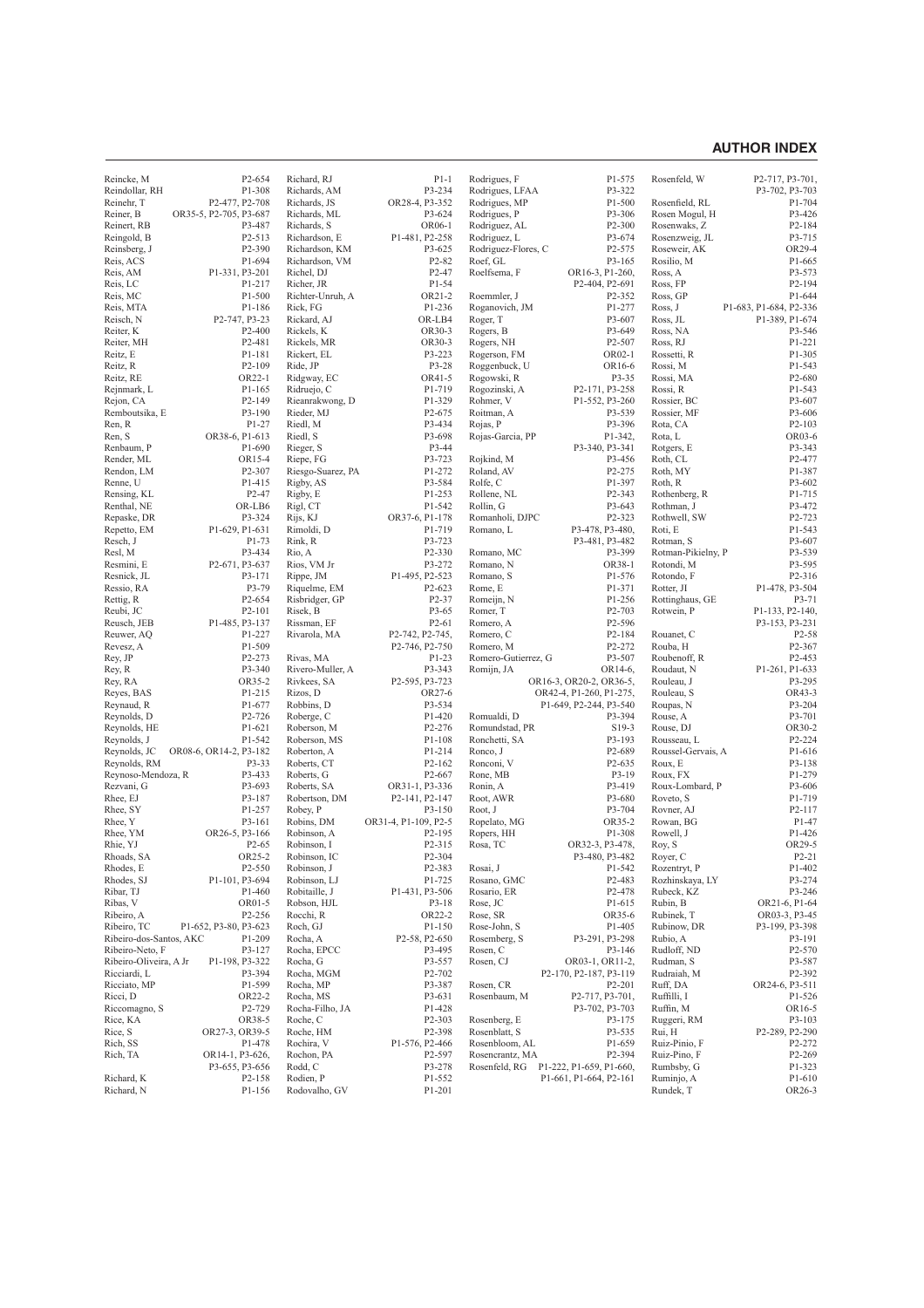